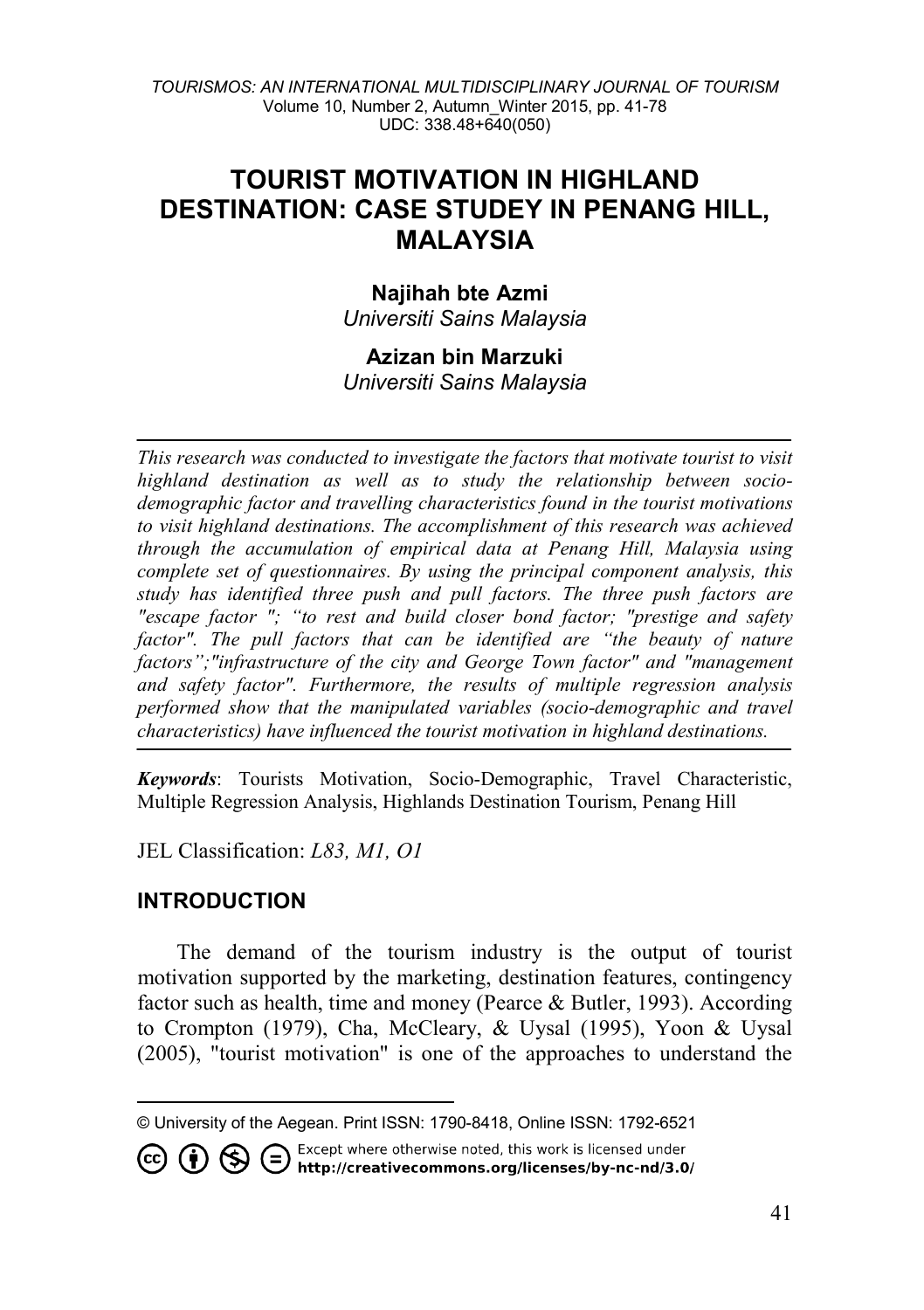needs and behaviors of the tourist. Tourist motivation is an important indicator in the research development of tourism industry. It is the major medium that will influence the decision and choice of the tourists to travel (Wearing & Neil, 1999). Yousefi (2011) noted that a high level of understanding towards the tourist motivation is the main key for tourism product marketing success. Therefore, tourist motivation plays an important role in designing and planning of the tourism product marketing. The objectives of this research are 1) to investigate the motivations of tourists in the highlands and 2) to investigate the relationship between socio-demographic factors and motivations of the tourists visiting highland tourism destinations.

## **LITERATURE REVIEW**

According to Dann (1981), tourist's motivation draws back to the question – "Why does someone travel?". There are many discoveries that have been found to answer the question above such as to escape from the daily routine and its support from some academic research related tourist motivation. (Beh & Bruyere; 2008; Moscardo, Morrison, Pearce, Lang & O'Leary,1996; Yuan & McDonald; 1990)

There are also some researchers who are using the Maslow's hierarchy of needs Model in describing the tourist motivation. This model explains the biological and psychological needs, safety needs, love or belonging needs, esteem needs and self-actualization needs(Hsu & Huang,2008). Maslow(1948)(cited by Hsu & Huang,2008) suggests that the most basic level of needs must be met before the individual will strongly desire for the secondary or higher level of needs. Pearce (1982) applied this theory in socio-logical study of tourists and disagreed that the tourists travelled only to fulfill their psychological and biological needs, safety, love, self-satisfaction and self improvement. But they also need to consider the aspects of avoidance in motivational research which put safety as the main feature.

Based on the research conducted, Pearce (1988) built the Travel Career Ladder Model. The model explained the needs and tourist motivation arranged in the form of a ladder. Relaxation factor is a basic factor and at the lowest level in the theory, followed by a safety factor, relationships, self-esteem and fulfillment (Pearce, 1988). Ryan (1998) argues that this model based on Maslow's hierarchy of needs and the needs of tourists showed psychological maturity to achieve the goals toward self-actualization. It can be showed as a mature psychological or good health.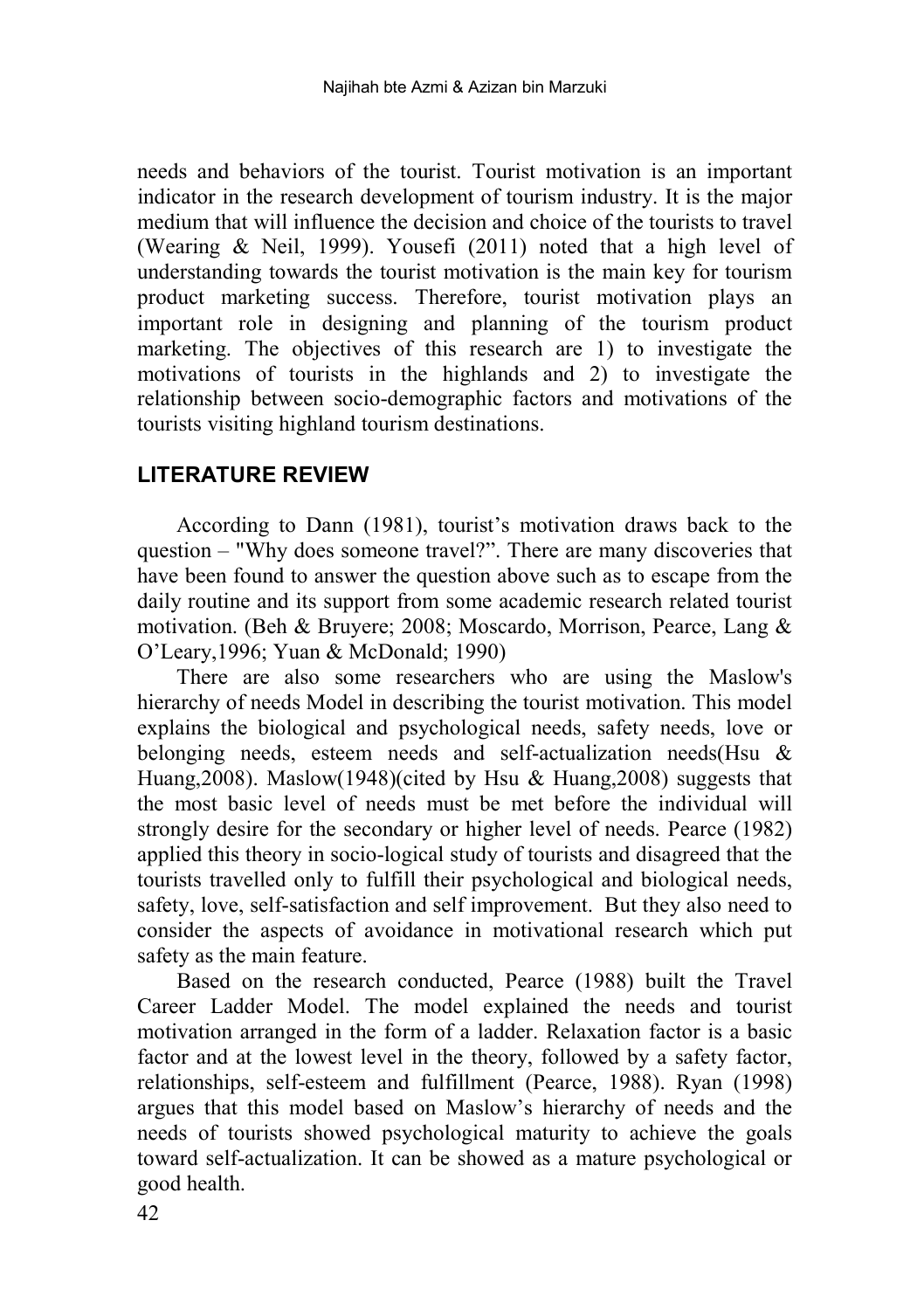Apart from the Travel Career Ladder Model, Scale "Leisure" Motivation Model was also designed and built based on the model of Maslow's Needs (Beard & Ragheb,1980; Ragheb & Beard,1982; Beard & Ragheb 1983). Within this model, Ragheb & Beard (1982) stated that there are four factors that influenced the tourists' motivation; they are intellectual, social, competence-mastery and stimulus-avoidance factor; assessed through three components of the cognitive component, affective component and behavioral component. Ryan & Glendon (1998) in their study of British travelers found that, generally, most respondents tend to lean towards stimulus-avoidance factor compared to other factors in this theory.

Although several of motivational theories are being presented, push and pull theory is often used by researchers in tourist motivation studies (Dann, 1977; Dann, 1981; Crampton; 1979; Cha, McCleary & Uysal, 1995; Wang, 2004; Kim, Lee & Klenosky, 2003; Yuan & McDonald, 1990; Oh, Uysal, & Weaver, 1995). Based on the previous research, push factors refer to the psychological the aspects of internal factors that motivate someone to travel (Yoon & Uysal, 1995; Crampton, 1979). Among the push factors which often discovered by researchers are novelty, escape from daily routine, relaxation, social and others. Dann (1977) cited the concept of anomie and ego-enhancement. Anomie to the situation perceived by tourists which felt like meaningless and normlessness in life and surroundings.

Meanwhile ego-enhancement signifies a level of personality needs. Ego-enhancement is usually associated by lack of relative status by the individual within the environment. Vacation to tourism destinations is seen as one way to overcome it and as an opportunity to improve their self-confidence. Apart from the push factors (sociological factor), pull factors also play an important role in the understanding of tourists' motivation. Pull factors referred to features available in the tourism destinations (Dann, 1981; Crampton; 1979; Cha, McCleary & Uysal, 1995; Wang, 2004; Kim, Lee & Klenosky, 2003; Yuan & McDonald, 1990; Oh, Uysal, & Weaver, 1995).

The pull factor refer to the surroundings of the tourism destinations such as the natural form of the landscape and environment, the community and the culture of local customs, local hospitality, services such as accommodation, transport, security, as well as the costs and expenses necessarily to be incurred by tourists (Kozak & Rimmington, 2009; Kim, 1998). Kim, Lee & Klenosky (2003) remarked that the natural attractions, comfortable facilities, information preparation about the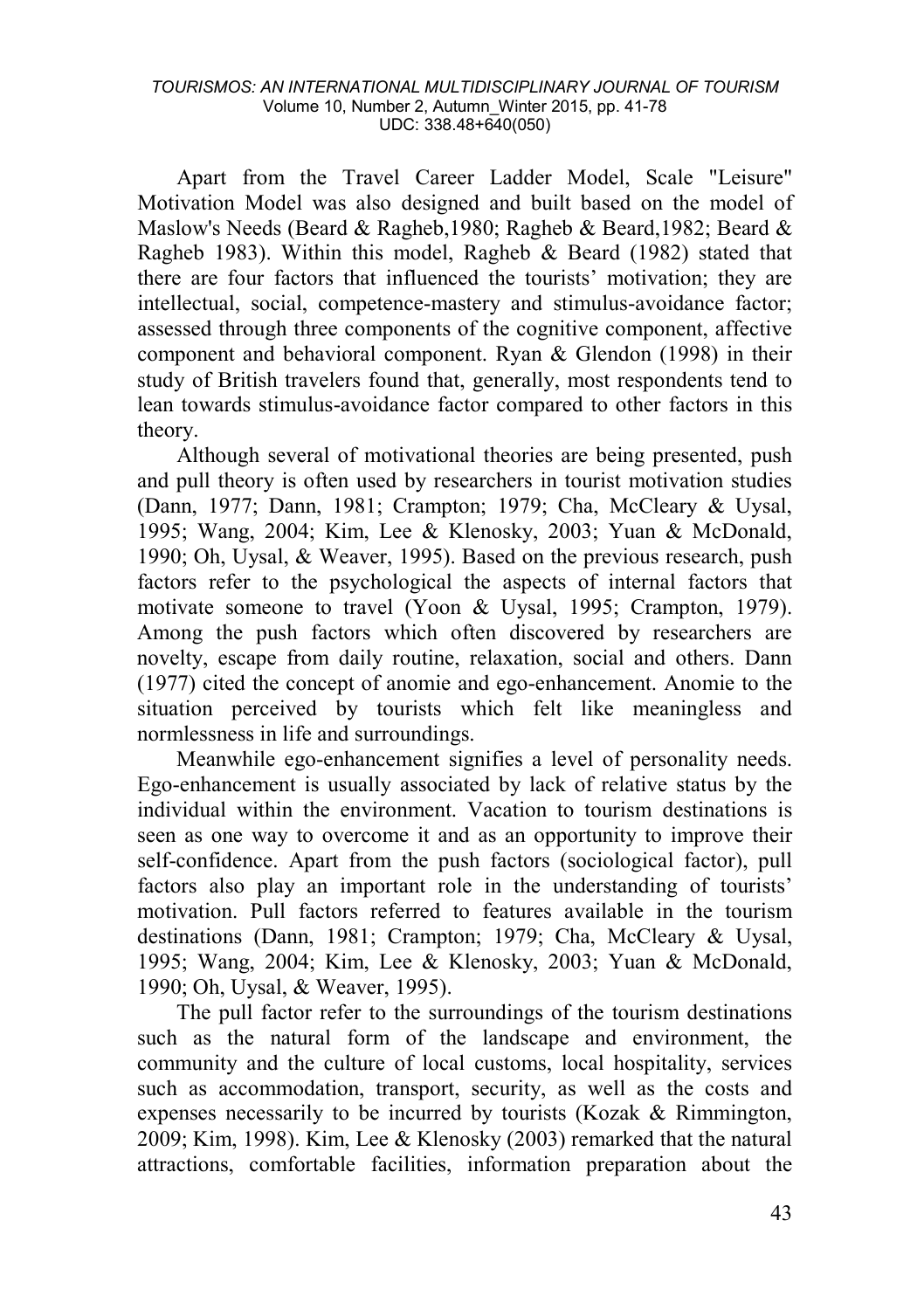tourism destination as well as accessibility and transportation are important attraction factor at 6 national parks in South Korea.

Socio-demographic is an essential element and is often tested in previous research (Jang & Wu, 2006; Woo, Yolal, Cetinel & Uysal, 2011; Wang, 2004; Kim, Borges & Chon, 2006; Kim, Lee & Klenosky, 2003 ). Jang & Wu (2006) stated that demographic factors such as age, gender and economic status are the important element to understand the behavior and tourist motivation. However relationship of travel characteristics towards the study of motivation is still not widely studied particularly at the highland tourism destination.

## **Highland Tourists' Motivation**

Table 1 below shows a research on tourist motivation in highland destinations with an altitude of 300 meters above sea level (Ko'' rner, et al., 2005).

## *Push factors at Highland Tourism Destination*

Based on previous research carried out on the highland tourism destination, the social factor is often used in tourist motivation research in the area whether in the form of human interaction as well as the desire to enjoy and have fun with the tourism product available. The factors such as the desire to be with family, to create closer bond (*silaturahim*), sense of belonging, togetherness and socialization were the factors often found in previous research.

Undoubtedly, the average tourist preferred a tourism destination that offers social attraction. Studies organized by Woo, Yolal, Cetinel, and Uysal (2011) proved that socialization factor (for example, to have fun with people of similar interests) was the main motivation for tourists who visit the International Festival of Eskisehir, Turkey. Similarly, the study conducted by Kim, Borges, and Chon (2006), also showed that being with family and socializing, is the main element that triggers the tourist motivation in making choices. Meanwhile, other studies directed by Budruk, White, Wodrich, & Riper (2008), Pan & Ryan (2007), Money (2004) and Schofield & Thompson (2007) also listed the social factor as the push factors that motivate tourists to visit tourism destination.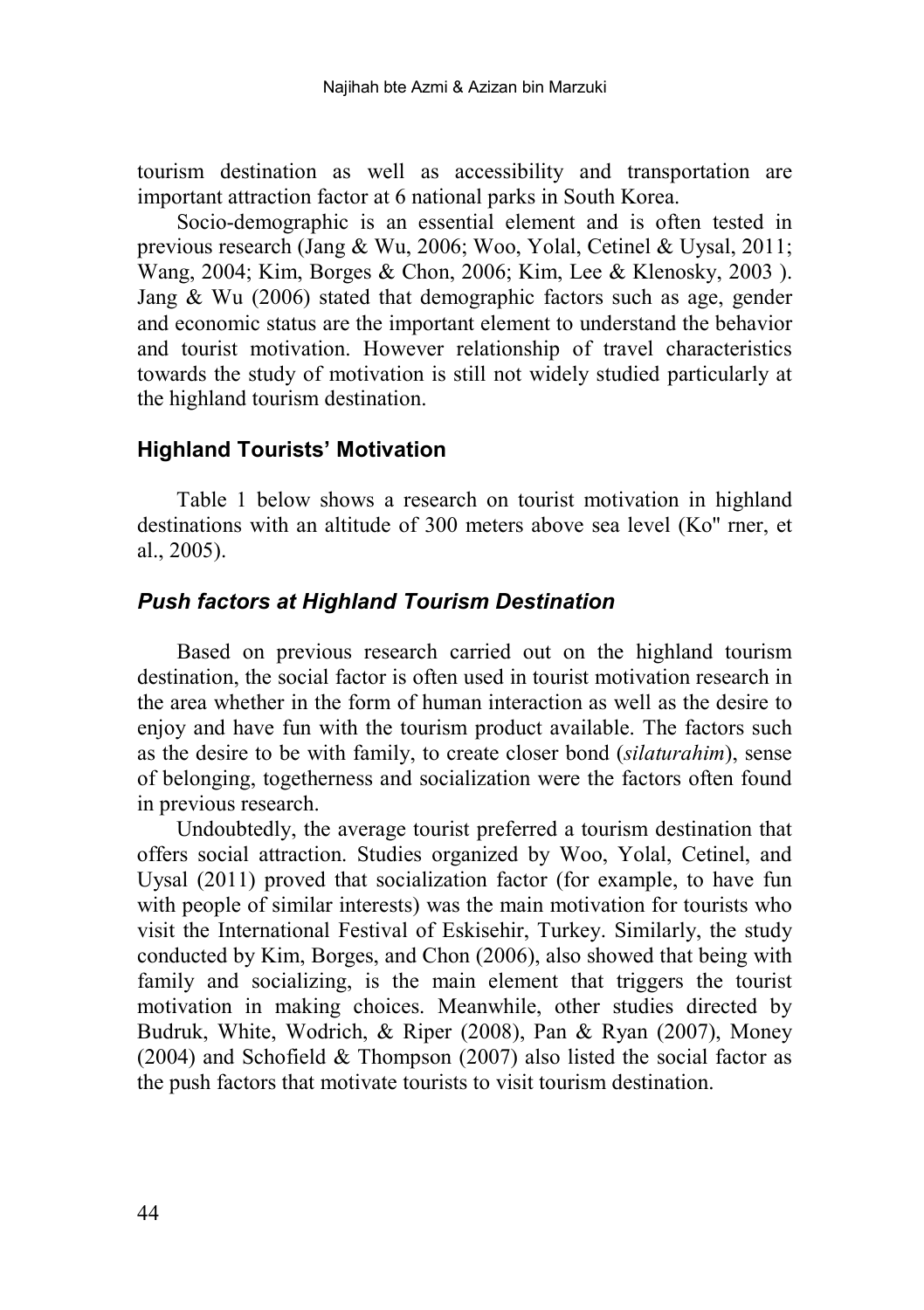| Researcher                         | Research<br>location and the<br>elevation from<br>the sea level (m) | Tourists'<br>Profile                                                                                                                                                                    | <b>Push Factor</b><br>(Socio-<br>Psychological)                                                                                                                                | <b>Pull Factor</b><br>(Destination<br><b>Attribute)</b>                                                                                                                        |
|------------------------------------|---------------------------------------------------------------------|-----------------------------------------------------------------------------------------------------------------------------------------------------------------------------------------|--------------------------------------------------------------------------------------------------------------------------------------------------------------------------------|--------------------------------------------------------------------------------------------------------------------------------------------------------------------------------|
| Wang (2004)                        | Huangshan<br>Mountain<br>$(1864 \text{ m})$                         | Majority:<br>Male, 25-64<br>years old, at<br>least have a<br>secondary<br>school<br>education.<br>come by<br>group, earning<br>more than<br>1000 yuan.                                  | for relaxation and<br>health, to<br>appreciate the<br>beauty of nature<br>and to gain<br>knowledge, to<br>create closer<br>relationship,<br>prestige, novelty<br>and challenge | high quality<br>tourism<br>resources,<br>comfortable<br>tourism area.<br>easier access to<br>information<br>and convenient<br>facilities.<br>management<br>and tourism<br>area |
| Poria, Butler<br>& Airey<br>(2004) | Jurussalem(754<br>m)                                                | The majority<br>of the<br>respondents<br>were men<br>between 20-29<br>vears old.<br>Those who<br>visited the<br>Wailing Wall<br>and Massada<br>is Christian                             | To gain<br>experience on<br>heritage /<br>emotional.<br>recreational and<br>cultural /<br>educational                                                                          |                                                                                                                                                                                |
| Kim, Borges<br>& Chon<br>(2006)    | Goias, Brazil<br>(626.4 m)                                          | Majority:<br>Male, under 37<br>years old, at<br>least high<br>school<br>educated.<br>earning less<br>than $R$ $\hat{\mathbf{S}}$<br>4,800, travel in<br>a group (more<br>than 4 people) | to spend time<br>with family,<br>socialization, to<br>escape the daily<br>busy routine                                                                                         | tourist (Goias)<br>and festival<br>attractions                                                                                                                                 |
| Pan & Ryan<br>(2007)               | Pirongia Forest<br>Park (959 m)                                     | Majority:<br>Male, between<br>$21-40$ years<br>old, works in<br>the managerial<br>and<br>professional,<br>and has a<br>tertiary<br>education.                                           | Relaxation.<br>social, sense of<br>belonging,<br>expertise and<br>intellectual                                                                                                 | Infrastructure<br>and Nature                                                                                                                                                   |

# **Table 1.** Previous Research in Highland Destination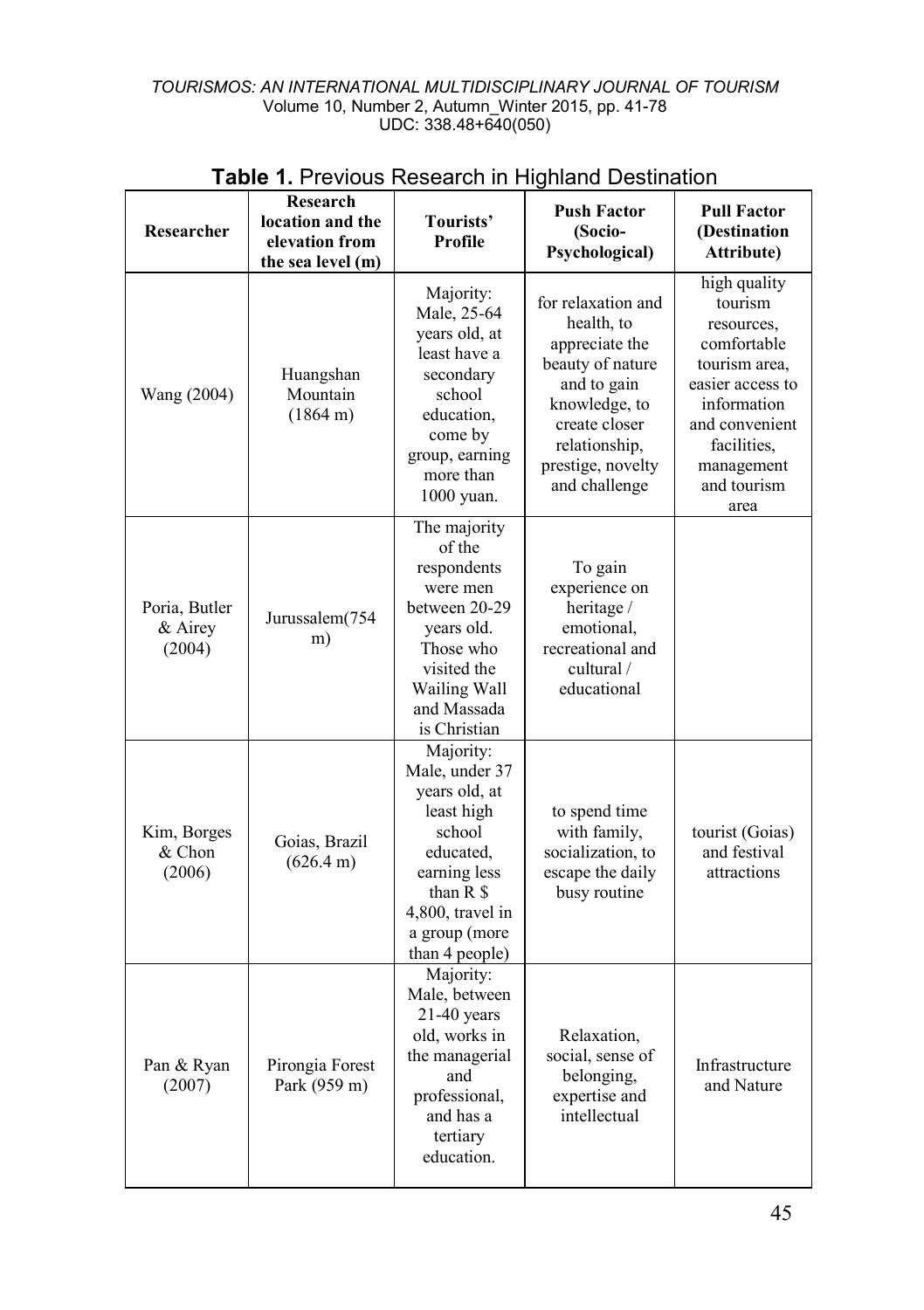| Schofield &<br>Thompson<br>(2007)              | Ulaanbaatar,<br>Mongolia,<br>$(1301.5 \text{ m})$                                                                                                                      | Majority: men,<br>aged below 34<br>years old,<br>Mongolia<br>community                                                                         | for cultural<br>exploration,<br>"togetherness"<br>socialization                                                                                     | sports activities<br>attractions and<br>special events<br>of local culture                                                                                                                   |
|------------------------------------------------|------------------------------------------------------------------------------------------------------------------------------------------------------------------------|------------------------------------------------------------------------------------------------------------------------------------------------|-----------------------------------------------------------------------------------------------------------------------------------------------------|----------------------------------------------------------------------------------------------------------------------------------------------------------------------------------------------|
| Budruk,<br>White,<br>Wodrich &<br>Riper (2008) | Canyon de<br>Chelly National<br>Monument,<br>Arizona (1696.8<br>m)                                                                                                     | Majority: Male<br>and have at<br>least has a<br>third level of<br>education.<br>Average age<br>of the tourist<br>are 51.98 years               | to enjoy nature,<br>to gain<br>knowledge, to be<br>with family,<br>introspection                                                                    | Navajo cultural<br>identity and<br>place                                                                                                                                                     |
| Beh &<br><b>Bruyere</b><br>(2008)              | Kenya National<br>Reserves-<br>Samburu<br>National<br>Reserve, Buffalo<br><b>Springs National</b><br>Reserve and<br>Shaba National<br>Reserve (762-<br>$1,219$ metres) | Average age<br>of 41 years,<br>the majority of<br>tertiary<br>educated<br>(bachelor<br>degree) and<br>originated<br>from European<br>countries | to escape from<br>the daily routine,<br>to learn the local<br>culture, to build<br>strong character,<br>to gain<br>knowledge, to<br>seek challenges | mega-fauna,<br>"general<br>viewing"                                                                                                                                                          |
| Woo, Yolal,<br>Cetinel $&$<br>Uysal(2011)      | Eskisehir, Turki<br>$(794.6 \text{ m})$                                                                                                                                | Majority:<br>Female;<br>single, at least<br>has tertiary<br>education<br>(college),<br>under 30 years<br>old                                   | Socialization,<br>fun, to escape, to<br>be with family                                                                                              | novelty events                                                                                                                                                                               |
| Litte $&$<br>Needham<br>(2011)                 | Mt. Bachelor ski<br>area, Oregon<br>$(1935 m - 2763)$<br>m)                                                                                                            | The majority<br>of respondents<br>are males and<br>the average<br>age of the<br>respondents<br>are 39.8 years<br>old                           |                                                                                                                                                     | VEP and<br>nature, food<br>and service,<br>lifts and trails,<br>natural beauty,<br>access to the<br>mountain,<br>advertising and<br>events for<br>young people;<br>lift access and<br>price. |

Other than that, gaining knowledge factor is one of the motivations that often tested in the tourist motivation research in highland tourism destination. Learning the culture and customs of the locals as well as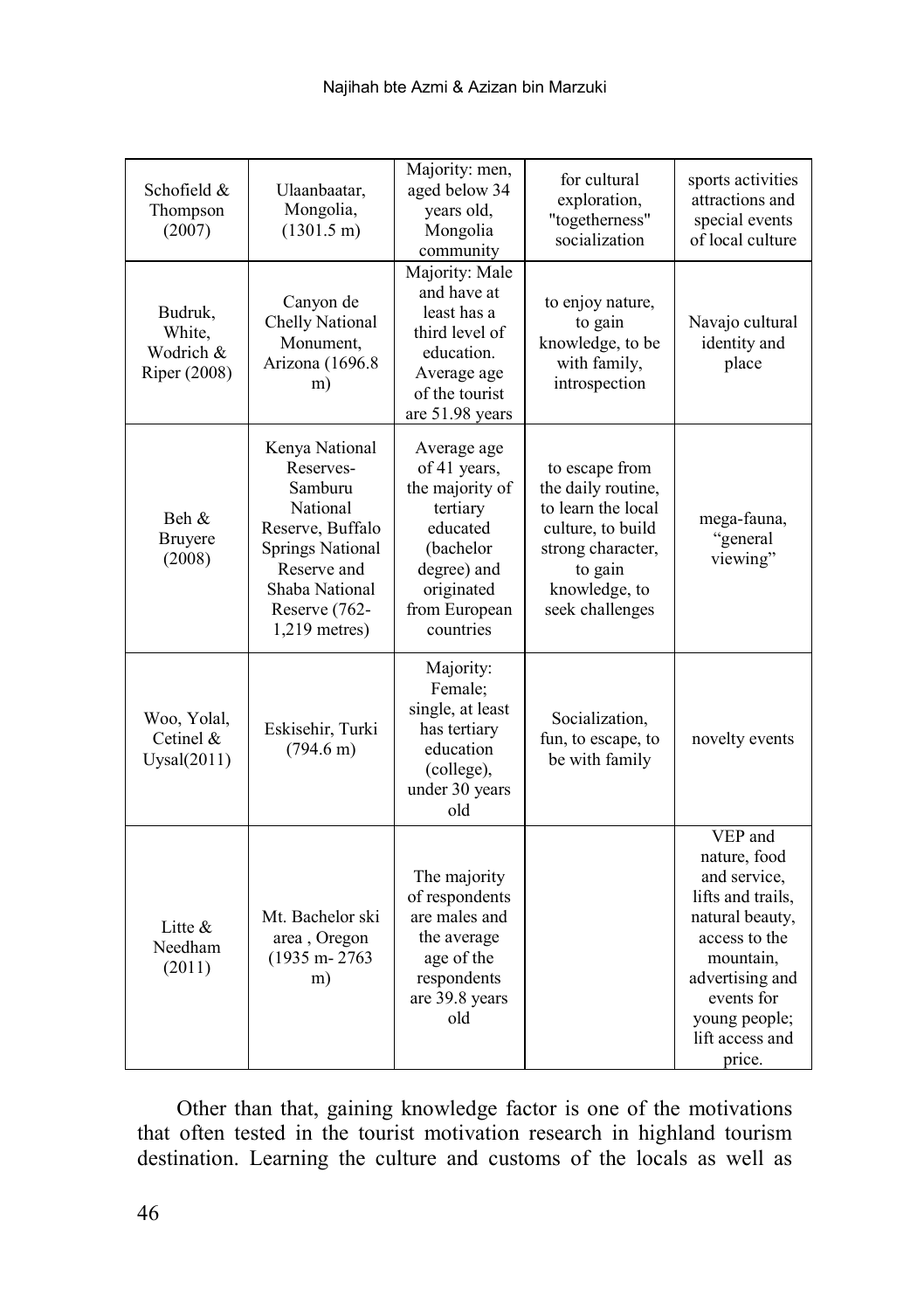appreciating the beauty of nature was the one that triggers the tourist motivation to travel to the highland region.

As Schofield and Thompson (2007) had worked on, the main tourist motivation to go to Nadaam Festival in Ulaanbaatar, Mongolia is to explore the local culture. The reason behind the tourists' visitation to Nadaam Festival was triggered by the desire to learn, explore and to experience the Mongolian culture, similar with the tourists who visited the Canyon de Chelly National Monument, Arizona (Budruk, White, Wodrich, & Riper, 2008). The tourists who visited the Canyon de Chelly National Monument were motivated to improve their knowledge of history, archeology studies and to pursue and enjoy the culture of Navajo. Wang (2004) discovered that the motivation of the tourists in visiting Mount Huangshan in China is to improve their knowledge of the tourism destinations. This is because Mount Huangshan is one of the world heritage area designated by UNESCO in terms of culture and the beauty of nature. The motivations mentioned are the triggering nudge that influenced tourists to visit the respective destinations.

The idea of escapade from the daily routine and relaxation were also among one of the tourist motivations to visit the highland tourism destinations. Pan and Ryan (2007) stated that most of the tourists who visited the Pirongia Forest Park travelled to the area to relax and calm their mind down. They were motivated to enjoy the fresh air, to escape from the daily routine, to relax and to build an effective mind. Similar to the study conducted by Wang (2004), it had been proven that the main push factors for tourists who choose to visit Mount Huangshan in China are especially intended for relaxation and health.

# *Pull Factor (Destination Attributes)*

The uniqueness and specialty of the tourism destination is the major attraction for tourists to travel. For example, the Wailing Wall became the preferred choice for the Jewish and Christian religious rituals. Therefore, most of the respondents preferred to visit a place due to its high sense of belonging towards that place (Poria, Butler, & Airey, 2004).

Besides that, the uniqueness of the Canyon de Chelly National Monument is part of pull factor for tourists to visit (Budruk, White, Wodrich, & Riper, 2008). The destination is complete with an attractive features of a unique monument, archaeological and cultural features that have made this a preferred destination for the tourists. Respondents also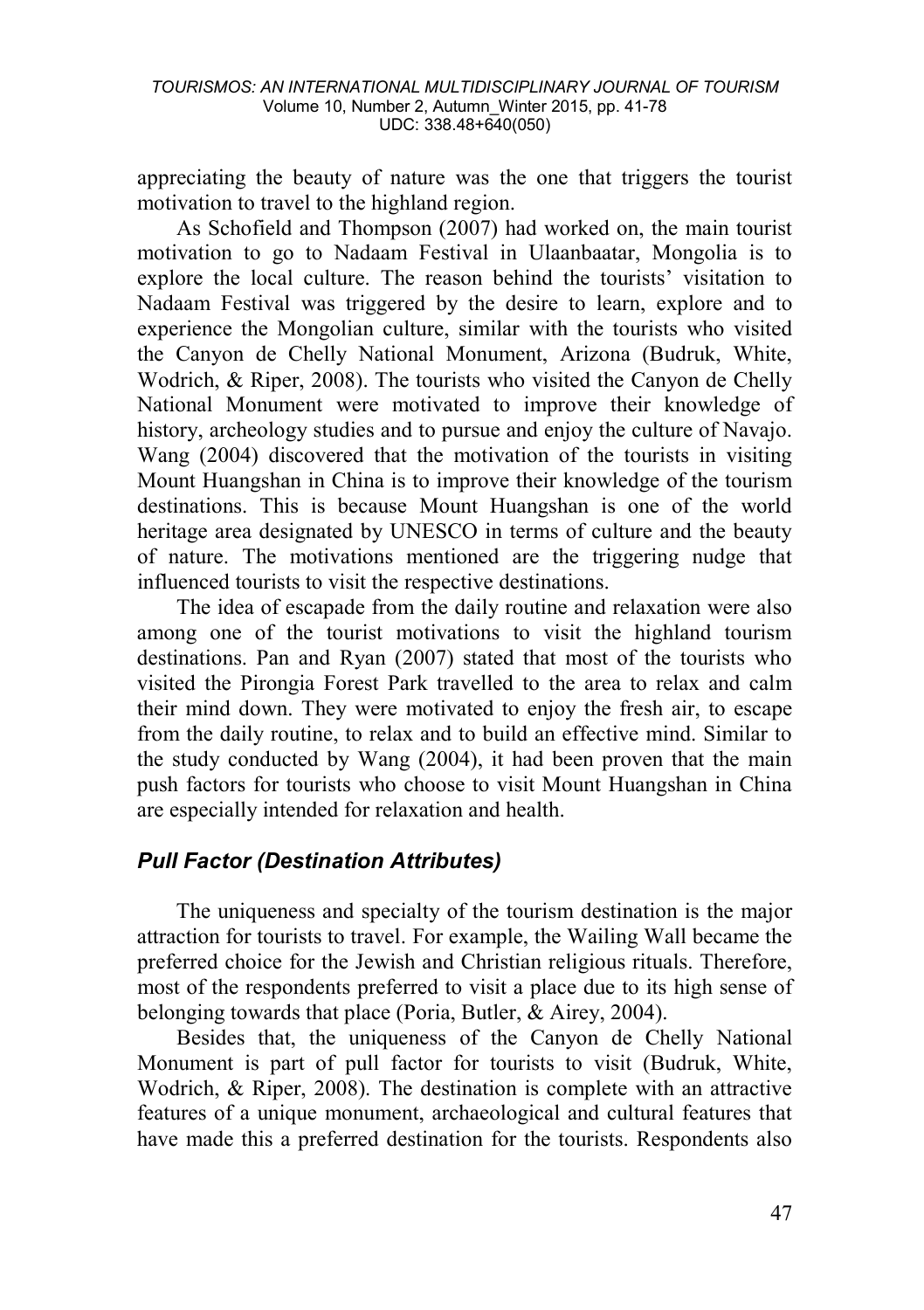felt that their visit to Canyon de Chelly National Monument had left deep meaning and clear trace in their heart.

Comparable with the study conducted by Kim, Borges, and Chon (2006) which depicted that the attraction within the tourism area and festivals were the main factor to visit International Festival of Environmental Film and Video (FICA) Festival in Brazil. Other than the attractive input from the FICA festivals, the tourists also think it was a great opportunity to visit Goias which is a World Heritage Site accredited by UNESCO based on its cultural elements.

However, it is undeniable that the uniqueness of nature environment should be accounted as the main attractions in tourism destination. It can be proven by the research conducted by Wang (2004); that the beauty of the nature is the main attraction for the tourist to visit Mount Huangshan. In addition, there are other pull factors at the tourism destination which include comfortable environment, good access to relevant information about the tourism destinations, comfortable facilities and proper management as well as good services. Homogenously, the study conducted by Little and Needham (2011) specified that the beauty of nature and the surroundings of Mount Bachelor is a major tourism attraction for the tourists to visit.

Beh and Bruyere (2008) reported that the main factor which attracts tourists to the Reserve National Park in Kenya is due to the diversity of flora and fauna. Semburu National Reserve, Buffalo Spring National Reserve and Shaba National Reserve are rich with unique wildlife such as *Somali Ostrich*, *Beisa Oxryx* and *Gernuk*.

Apart from the unique factors, the infrastructure factor also contributed in drawing the tourists' attention to visit the tourism destination. Infrastructural facilities such as road signs, adequate parking space, clean toilet and good condition of hiking trails and safe from the wildlife are an ultimate attraction of Prongua Forest Park in New Zealand. It is similar with the research carried out by Little and Needham (2011), which proved that the infrastructure facilities like lifts service and trails to the ski area as well as the mountain and the beauty of nature are the factors that attract the tourist to visit Mount Bachelor in Oregon.

## *Socio-demographic and travel characteristic relationship towards the Push and Pull Factor at Highland tourism destination***.**

48 A majority of previous researches focused on the relationship between the socio-demographic of the tourist and the tourist motivation.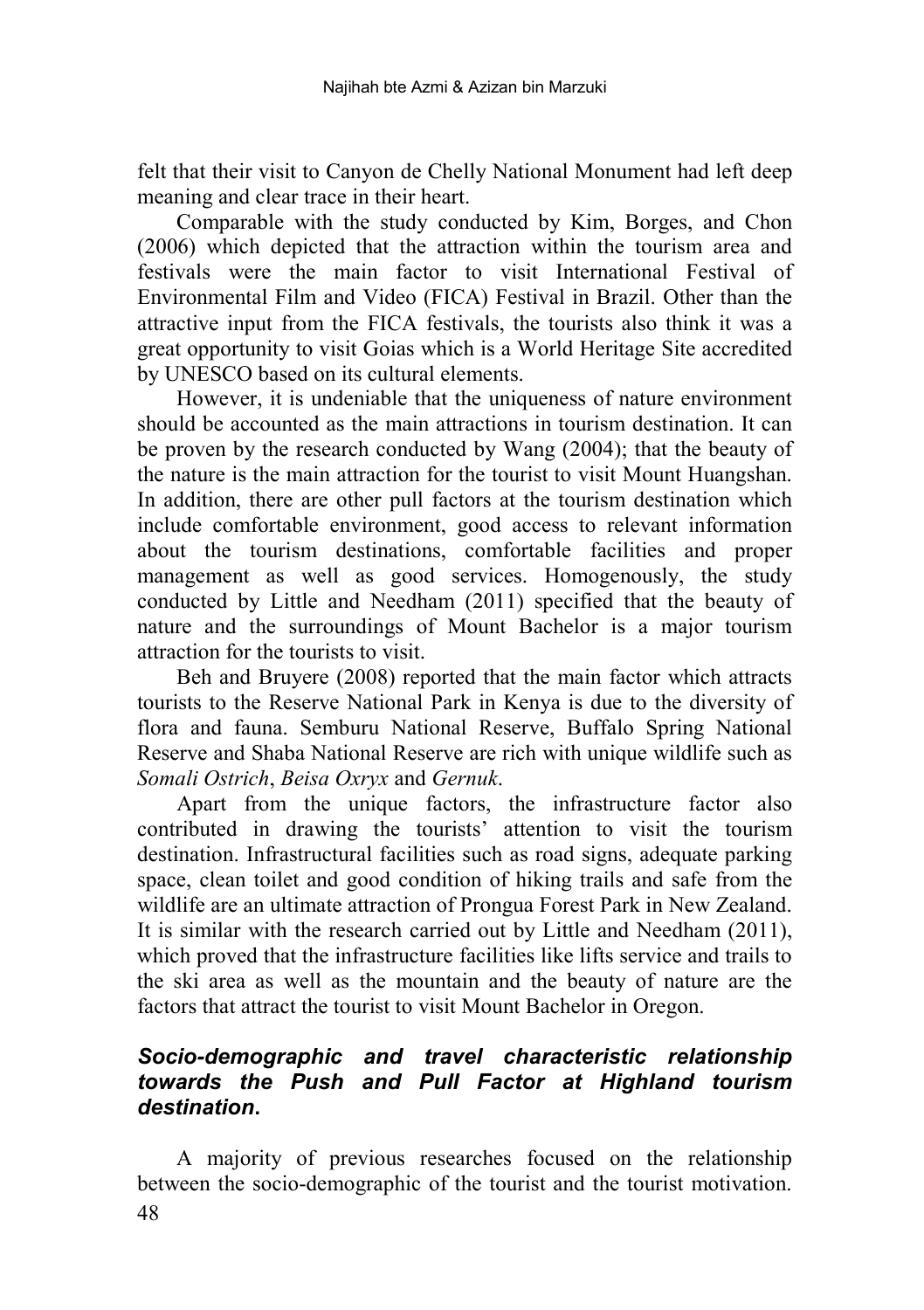However, the relationship between the travel characteristics and the tourist motivation is still lacking especially in highland tourism destinations. Travel characteristic research was generally conducted by Kim, Borges & Chon (2006) but a detailed analysis of significant travel characteristic relationship was under-utilized.

However, the socio-demographic relationship factor among tourist motivation was often resolved by researchers by studying the relationship of socio-demographic and motivational factors. Based on the highland tourist motivation research, the socio-demographic factors have influenced the push factor to travel to the highland tourism destinations. In a study performed by Woo, Yolal, Cetinel, and Uysal (2011) showed that the tourists that visited the rock performance (2.827) have low motivation factors against the factors of "being together with the family" compared to the the tourists who choose other tourism products offered at the International Festival in Eskisehir, Turkey [symphony (3.726), world music (3.390), dance (3.609), ballet (3.572) and theater (3.519)]. This is due to 52 percent of the tourists who visited the rock show comes from the age group under 23 years old compared to tourists visited other tourism products in which the majority is of 23 years old and above.

Apart from that, the tourist statistics in Eskiseher International Festival, tourists who visited the FICA (International Festival of Environmental Film and Video), Brazil also proved that sociodemographic factors influenced tourist motivation to go to the festival. Younger age group (under 37 years) are more motivated towards the factor of 'escaping the daily routine' compared to the older age group (38- 47 years). The study also showed that the middle age groups are more motivated towards the gist of the festival than the younger age groups.

This matter is proven in a study conducted by Wang (2004), which confirms that the tourists under the age of 24 years are more motivated towards the factor of "novelty", "seeking challenges", "to appreciate the nature" and "to gain knowledge" compared to those in the age group of 24 years old and above.

Wang (2004) noted in the research that the age groups below 15 years old are more motivated to seek information on the facilities and services of the comfortable facilities than the age group 15 years and above. In addition, the age groups of 45-64 years old are more motivated towards management and services at Mount Huangshan than the other age groups.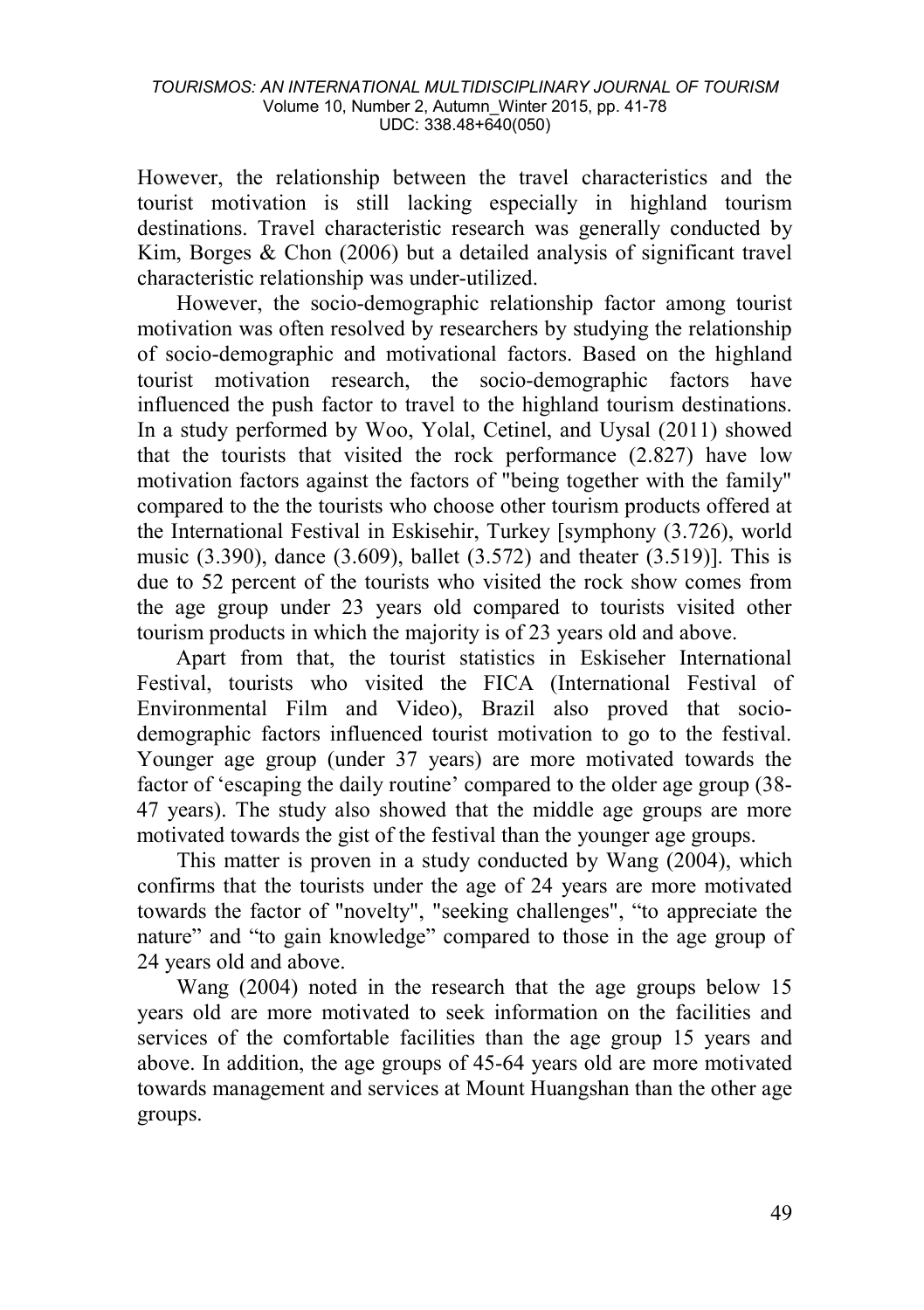## **RESEARCH METHODOLOGY**

## **Field Location Area**

Primary data collection was done at Penang Hill. It is located at the Air Itam in Penang Northeast District. In terms of geography, Penang Hill is located 823 meters above sea level and has an average temperature of 20 º C-27 º C.

## **Data Collection**

The field study was done on  $3<sup>rd</sup>$  May 2012 until  $6<sup>th</sup>$  May 2012 at the Upper Station Penang Hill Railway. The Upper Station Penang Hill Railway has been selected as the center for distribution of the questionnaires because it is a major transit for the tourists to return to the foothill after visiting the hill.

A total of 400 sets of questionnaires were distributed to the tourists. Overall, 300 sets of questionnaires were distributed to local tourists and 100 sets of questionnaires to foreign tourists. The questionnaire's distribution was based on a tourists' statistic who visited Penang Hill issued by the Penang Hill Corporation.

In this study, respondents were given the opportunity to return the questionnaire directly to the researcher during the field research or via email afterwards, as stated in the questionnaire within a specified time. Overall, the response for this research was 55.75 percent, or about 223 sets of questionnaires were fully collected. The response of foreign tourists is higher by 65 percent (65 respondents) than the local tourists at 52.67 per cent (158 respondents) based on the number of questionnaires that were carried out.

## **Data Instruments**

50 The questionnaire was designed based on the tourist motivation research in highland tourism destination and the features that are available at Penang Hill. The questions in the survey are divided into 4 sections – they are socio-demographic, characteristics of the trip, tourists' motivation (push factors) and tourism destination attraction (pull factors). The purpose of the first and second section (socio-demographic and characteristics of the trip) was to provide the second objective of the study while the third and fourth section were prepared to identify the push and pull factors of the tourists to travel to the highland tourism destinations. In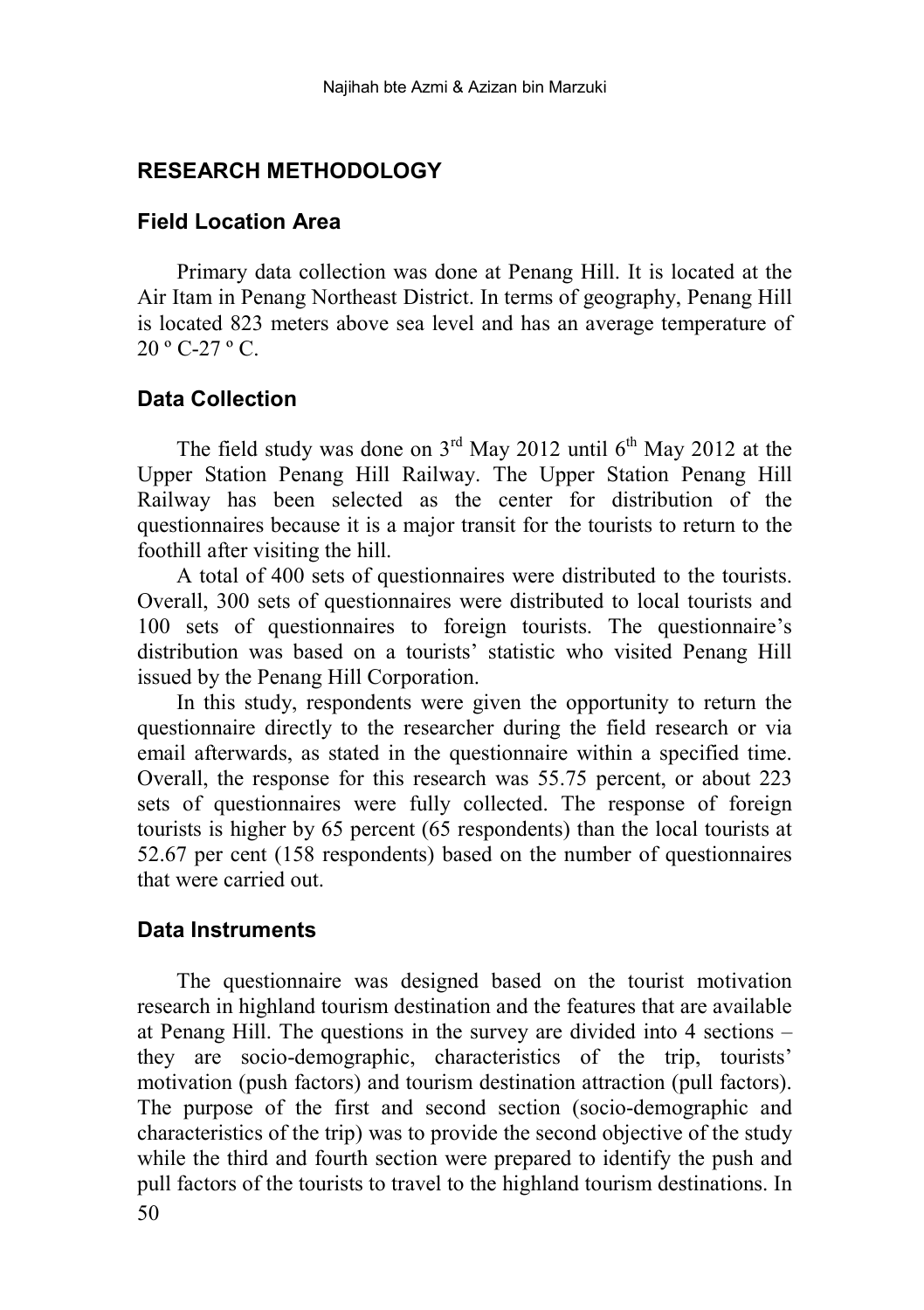this section, 26 push and pull factors are provided. These sections are assessed through Likert scale (1-strongly disagree to 5-strongly agree).

# **RESULTS**

# **Analysis of Socio-Demographic and Travel**

Table 2 showed a summary derived from the socio-demographic analysis. Generally, most of the tourists who visited Penang Hill consist of local citizens (70.9%), male (57%), aged between 21 to 30 years old (48.4%), students (34.10%), people who received information of the tourism destinations through family and friends (33.20), and the purpose of the visit was 'on vacation' (86.10%) and 'travelling with friends'  $(44.40\%)$ .

| Variable                 | Frequency | Percentage |  |  |  |  |  |  |
|--------------------------|-----------|------------|--|--|--|--|--|--|
| Socio-demography factors |           |            |  |  |  |  |  |  |
| <b>Gender</b>            |           |            |  |  |  |  |  |  |
| Male                     | 127.00    | 57.00      |  |  |  |  |  |  |
| Female                   | 96.00     | 43.00      |  |  |  |  |  |  |
| Age                      |           |            |  |  |  |  |  |  |
| 20 years old and below   | 31.00     | 13.90      |  |  |  |  |  |  |
| 21-30 years old          | 108.00    | 48.40      |  |  |  |  |  |  |
| 31-40 years old          | 31.00     | 13.90      |  |  |  |  |  |  |
| Variable                 | Frequency | Percentage |  |  |  |  |  |  |
| 41-50 years old          | 18.00     | 8.10       |  |  |  |  |  |  |
| 51-60 years old          | 20.00     | 9.00       |  |  |  |  |  |  |
| 60 years old and above   | 15.00     | 6.70       |  |  |  |  |  |  |
| Variable                 | Frequency | Percentage |  |  |  |  |  |  |
| <b>Occupation</b>        |           |            |  |  |  |  |  |  |
| Self-employed/owns       | 28.00     | 12.60      |  |  |  |  |  |  |
| business                 |           |            |  |  |  |  |  |  |
| Civil servants           | 31.00     | 13.90      |  |  |  |  |  |  |
| Housewife                | 9.00      | 4.00       |  |  |  |  |  |  |
| Student                  | 76.00     | 34.10      |  |  |  |  |  |  |
| Professional             | 32.00     | 14.30      |  |  |  |  |  |  |
| Management               | 18.00     | 8.10       |  |  |  |  |  |  |
| Retirees                 | 13.00     | 5.80       |  |  |  |  |  |  |

**Table 2.** Socio-Demography Analysis in Penang Hill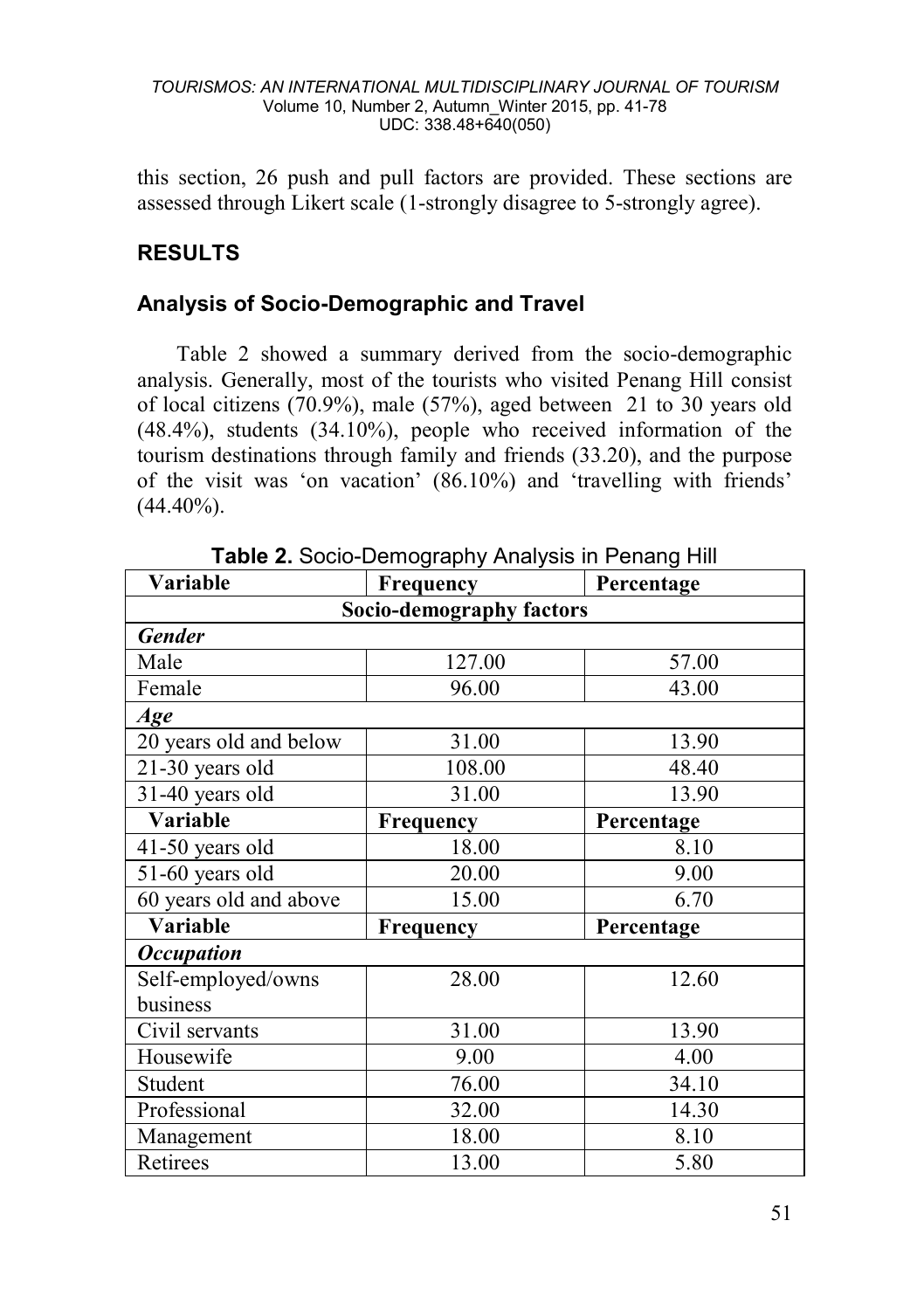| Others                                | 16.00  | 7.20  |  |  |  |  |  |  |  |
|---------------------------------------|--------|-------|--|--|--|--|--|--|--|
| <b>Nationality</b>                    |        |       |  |  |  |  |  |  |  |
| Malaysian                             | 158.00 | 70.90 |  |  |  |  |  |  |  |
| Non-Malaysian                         | 65.00  | 29.10 |  |  |  |  |  |  |  |
| <b>Travel Characteristic</b>          |        |       |  |  |  |  |  |  |  |
| <b>Destination information Source</b> |        |       |  |  |  |  |  |  |  |
| Newspapers                            | 10.00  | 4.50  |  |  |  |  |  |  |  |
| Television                            | 22.00  | 9.90  |  |  |  |  |  |  |  |
| Internet                              | 46.00  | 20.60 |  |  |  |  |  |  |  |
| Family and friends                    | 74.00  | 33.20 |  |  |  |  |  |  |  |
| Past experience                       | 45.00  | 20.20 |  |  |  |  |  |  |  |
| Tourism agency                        | 12.00  | 5.40  |  |  |  |  |  |  |  |
| Others                                | 14.00  | 6.30  |  |  |  |  |  |  |  |
| <b>Purpose of visit</b>               |        |       |  |  |  |  |  |  |  |
| <b>Business</b>                       | 2.00   | 0.90  |  |  |  |  |  |  |  |
| Holiday                               | 192.00 | 86.10 |  |  |  |  |  |  |  |
| Others                                | 29.00  | 13.00 |  |  |  |  |  |  |  |
| Group type                            |        |       |  |  |  |  |  |  |  |
| Alone                                 | 17.00  | 7.60  |  |  |  |  |  |  |  |
| Family                                | 80.00  | 35.90 |  |  |  |  |  |  |  |
| Friends                               | 99.00  | 44.40 |  |  |  |  |  |  |  |
| Others                                | 27.00  | 12.10 |  |  |  |  |  |  |  |

# **Factor Analysis**

In this analysis, 12 push motivations and 12 pull motivations are analyzed using factor analysis in which the application of the varimax rotation procedure is to examine the push and pull factors affecting the choice the highland destination's tourists, took place. The first criterion involved in this analysis being issued was when the eigenvalue factor exceeded more than 1.0. The second selection of criteria for every motivation should exceed 0.4 onwards. The majority of statistical set that 0.4 is the minimum value for a variable to be acceptable in the analysis (Hair, Black, Babin & Anderson, 2006; Pallant, 2007; Field, 2009). In addition, the push and pull factors will also be analyzed using the analysis of reliability by using the Cronbach Alpha value. In the research, the minimum value for an acceptable reliability analysis is 0.7 but for exploratory research, the minimum value is 0.6. (Hair et al, 2006).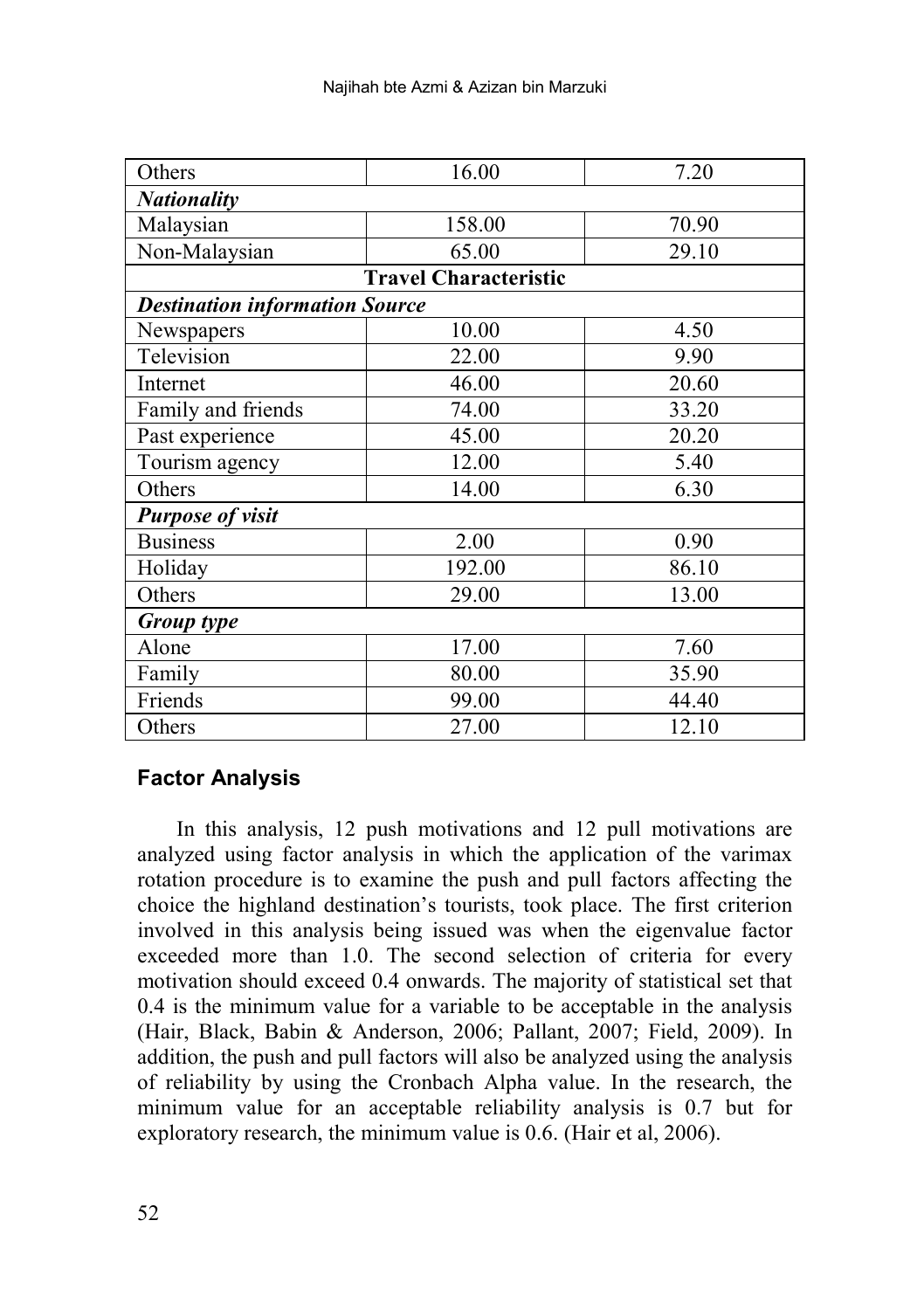# *Push Factor*

Based on the factor analysis performed, 3 factors were extracted from 12 push motivation. The factor analysis of push motivation is shown in Table 3.

| Push factors (socio-psychological) with<br>variables                               | <b>Factor</b><br>Loading | Comm<br>onality | Eigen<br>values | Varian<br>(percent) | Cronbac<br>h Alpha |
|------------------------------------------------------------------------------------|--------------------------|-----------------|-----------------|---------------------|--------------------|
|                                                                                    |                          |                 |                 |                     |                    |
| 1. Rest and to create closer bond                                                  |                          |                 | 4.872           | 40.600              | 0.786              |
| Can refresh the mind and be inspired                                               | 0.622                    | 0.777           |                 |                     |                    |
| To get a break physically and mentally.                                            | 0.613                    | 0.601           |                 |                     |                    |
| To spend time with someone special.                                                | 0.619                    | 0.400           |                 |                     |                    |
| To build close bonds with family and<br>friends.                                   | 0.775                    | 0.735           |                 |                     |                    |
| Being able to do activities together with<br>family and.                           | 0.678                    | 0.578           |                 |                     |                    |
|                                                                                    |                          |                 |                 |                     |                    |
| 2. Prestige and safety                                                             |                          |                 | 1.568           | 13.064              | 0.802              |
| Visit a tourism destination that never<br>visited by friends.                      | 0.758                    | 0.578           |                 |                     |                    |
| Dreaming to visit this place.                                                      | 0.710                    | 0.618           |                 |                     |                    |
| To visit a place where family and friends.<br>wish to visit.                       | 0.780                    | 0.669           |                 |                     |                    |
| visit a destination that will attract the<br>attention of your friends and family. | 0.694                    | 0.659           |                 |                     |                    |
| the place that safe and secure.                                                    | 0.501                    | 0.482           |                 |                     |                    |
|                                                                                    |                          |                 |                 |                     |                    |
| 3. Escape                                                                          |                          |                 | 1.012           | 8.436               | 0.636              |
| to escape the daily routine                                                        | 0.807                    | 0.672           |                 |                     |                    |
| to release work stress                                                             | 0.693                    |                 |                 |                     |                    |
| Cumulative variance (percent): 62.10                                               |                          |                 |                 |                     |                    |

|  | <b>Table 3. Push Factor</b> |
|--|-----------------------------|
|--|-----------------------------|

Rest and to create closer bond is the most dominant factor and it possesses more variances of 40 600 from 62 100 per cent of motivation factors with factor loading over 0613. This factor consists of 5 push motivations: "To refresh the mind and be inspired" (0.622): "To get a break physically and mentally" (0.613): "To spend time with someone special" (0.619): "To build close bonds with family and friends "(0.775):"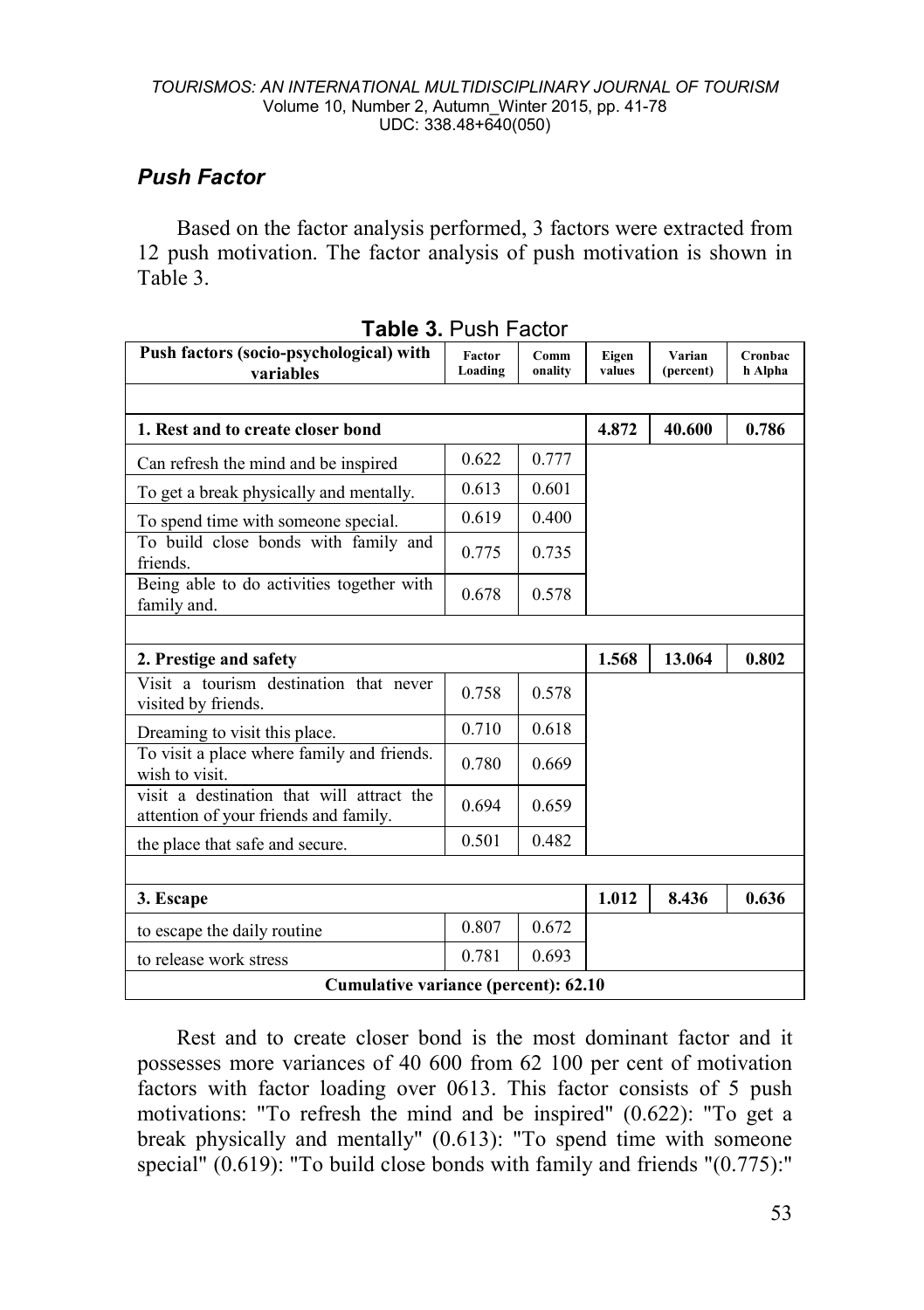Being able to do activities together with family and friends "(0.678). The reliability analysis for these factors are 0.786.

Meanwhile, the second factor that influenced the respondents to go to Penang Hill is the safe and prestige factor. This factor accumulated the variance over 13 064 from 62 100 per cent with every motivation of factor loading more than 0.501. This factor has 5 push motivations: "Visit a tourism destination that never visited by friends" (0.758): "Dreaming to visit this place" (0.710): "To visit a place which family and friends wish to visit" (0.780); "visit a destination that will attract the attention of your friends and family" (0694): "the place that safe and secure" (0.501). The reliability analysis for this factor is 0.802.

The last factor is escape which had a variance of 8.436 per cent from 62.10 per cent with every motivation of a factor loading of more than 0.781. There were 2mmotivation factors which are: "To escape the daily routine" (0.807) and To release work stress (0.781). The reliability analysis of this factor is 0.636.

# *Pull Factor*

From over 12 pull motivations that were analyzed through analysis factor, only three factors were extracted as shown in Table 4.

Management and safety factors have variances of 42 018 per cent from 67.31 per cent with every motivation of a factor loading of more than 0611. This factor has 5 of motivation: "good supporting facilities (eg: toilets, food outlets and mosque etc)"  $(0.797)$ ; "efficient management and service" (0.884): "great quality of service and hospitality from the Penang Hill management "(0.796):" safe environment "(0.611);" good tourist information center "(0.687);" cheap Penang Hill funicular railway ticket prices "(0.672) Analysis of the reliability of this factor is 0.861.

The beauty of the nature factors have variants over 16.312 per cent from 67.31 per cent with every motivation of a factor loading of more than 0.836. There were 3 motivation factors which consist of: "To observe the beauty of the nature" (0.758): "To get closer to the nature" (0.710): "To enjoy the fresh air" (0.780). The reliability analysis of this factor was 0.869.

The last factor is the infrastructure and George Town which had a variance of 8.986 per cent from 67.31 per cent with every motivation of a factor loading of more than 0.563. There were 3 motivation factors which are: "To see the view of George Town" (0784): "To experience riding Penang Hill train" (0.782); "Good public transportation facilities" (0.563). The reliability analysis of this factor is 0.678.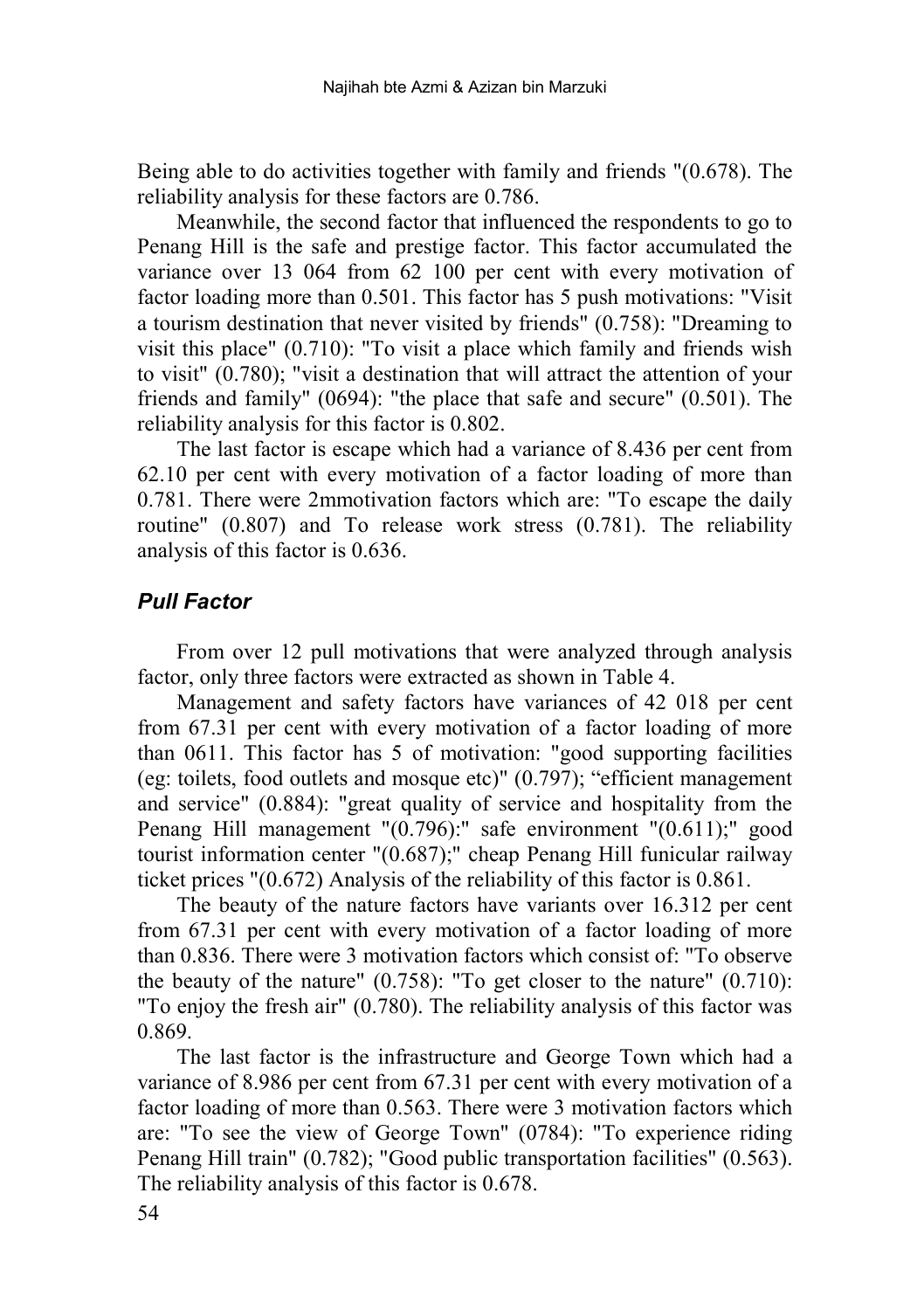| <b>Pull factors with variables</b>                                                                  | Factor<br>weight<br>age | Com<br>mona<br>lity | Eige<br>n<br>value<br>s | Varian<br>(perce<br>$\bf{nt}$ | Cronh<br>ach<br>Alpha |
|-----------------------------------------------------------------------------------------------------|-------------------------|---------------------|-------------------------|-------------------------------|-----------------------|
|                                                                                                     |                         |                     |                         |                               |                       |
| 1: Management and safety                                                                            |                         |                     | 5.042                   | 42.018                        | 0.861                 |
| Good supporting facilities (for example:<br>toilets, Muslim prayer room, eating<br>places and etc.) | 0.797                   | 0.734               |                         |                               |                       |
| Efficient management and services.                                                                  | 0.884                   | 0.819               |                         |                               |                       |
| great quality of service and hospitality<br>from the Penang Hill management.                        | 0.796                   | 0.666               |                         |                               |                       |
| Safe environment.                                                                                   | 0.611                   | 0.640               |                         |                               |                       |
| good tourist information center                                                                     | 0.687                   | 0.562               |                         |                               |                       |
| Cheap Penang Hill funicular railway<br>ticket.                                                      | 0.672                   | 0.469               |                         |                               |                       |
|                                                                                                     |                         |                     |                         |                               |                       |
| 2. Natural beauty                                                                                   |                         |                     | 1.957                   | 16.312                        | 0.869                 |
| To observe the beauty of nature.                                                                    | 0.841                   | 0.772               |                         |                               |                       |
| To get closer to the nature                                                                         | 0.852                   | 0.795               |                         |                               |                       |
| To enjoy the fresh air                                                                              | 0.836                   | 0.758               |                         |                               |                       |
|                                                                                                     |                         |                     |                         |                               |                       |
| 3. Infrastructure and the city of George Town                                                       | 1.078                   | 8.986               | 0.678                   |                               |                       |
| To see the view of George Town                                                                      |                         |                     |                         |                               |                       |
| To experience riding Penang Hill train                                                              | 0.782                   | 0.683               |                         |                               |                       |
| Good public transportation facilities                                                               | 0.490                   |                     |                         |                               |                       |
| Cumulative variance (percent): 67.31                                                                |                         |                     |                         |                               |                       |

## **Table 4.** Pull Factor

# *Multiple Regression Analysis: Socio-Demography, Travel Characteristic and Tourist Motivation*

One of the objectives of this research is to observe the significance of the socio-demographic factors and the travel characteristic of the tourists' motivation. Motivation factors derived from the factor analysis, will go through regression analysis in evaluating and significant relationship between socio-demographic factors and tourist motivation as Jang & Wu (2006) and Jang & Cai (2002) worked on. In this regression analysis,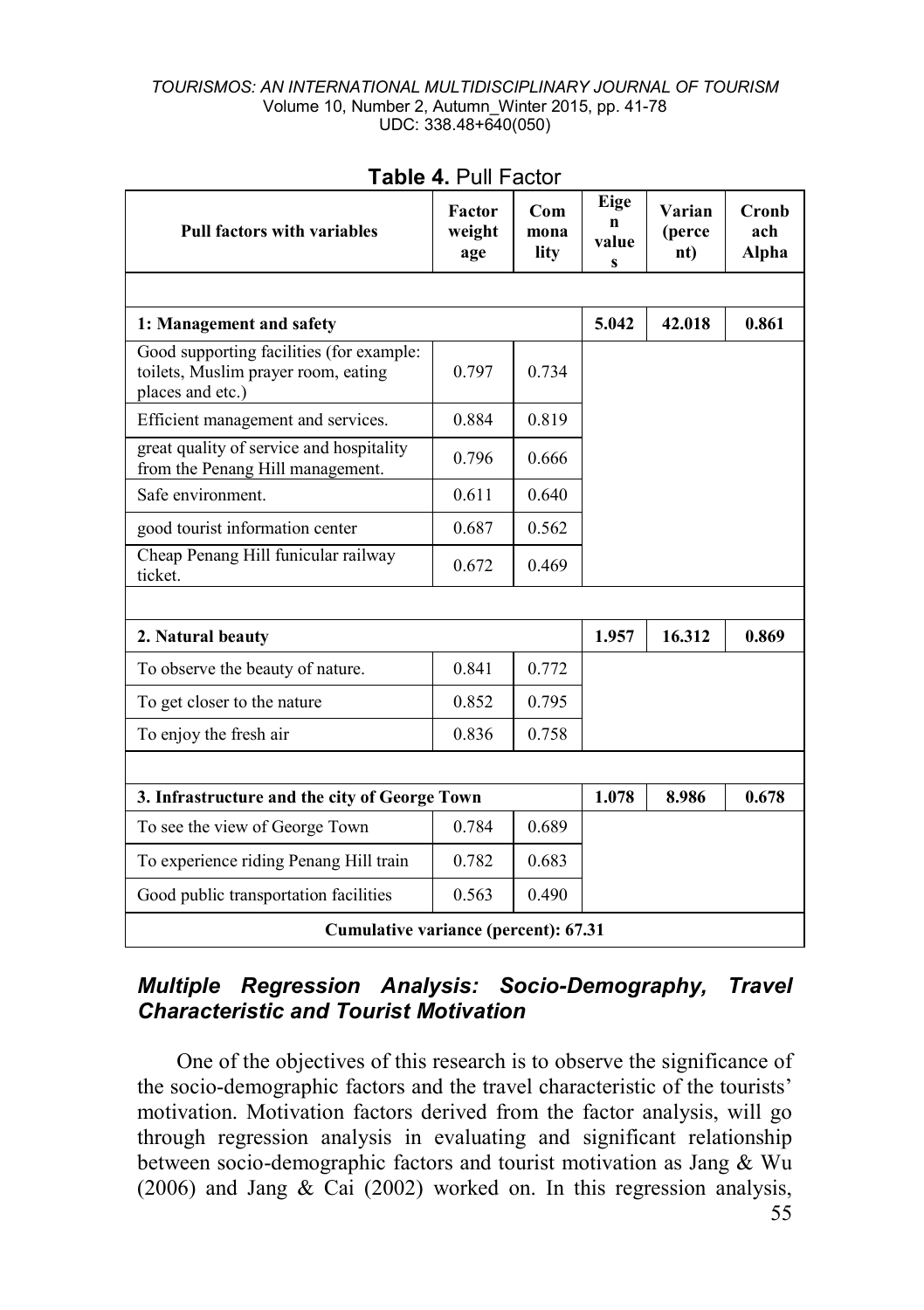multiple regression analysis will be performed. Hair, Black, Babin & Anderson (2006) and Field (2009) stated that the relationship between the manipulated variable and responding variable is based on the following equation:

| Y': Responding Variable value  |
|--------------------------------|
| A: Intercept                   |
| B: Regrssion coefficient value |
| X: Manipulated Variable value  |
| ε: residual                    |

So, the regression model for this analysis is:

 $Y' =$  Intercept +  $B_1X_1 + B_2X_2 + ... B_nX_n + \varepsilon$ 

**Motivation Factor:**  $A+B_1$ Gender+  $B_2$ Age +  $B_3$ Occupation +  $B_4$ Nationality + B<sub>5</sub>Tourism information + Visiting purposes + B<sub>8</sub>Type of Group + ε

Before the regression analysis evaluating process was conducted, the multicollinearity should be taken into account. To assess multicollinearity, the tolerance should be considered. "Tolerance" was the sum of independent indicator of variability which is not explained by other manipulated variables in the model and it was calculated using the formula 1-R2 for each variable (Hair et al, 2006; Pallant, 2007). Pallant (2007) suggested that a minimum value for the "Tolerance" is not less than 12:10 but Pan & Ryan (2007) uses 0.5 as the minimum value of "Tolerance" in his research. Tolerance minimum value of this research is 0.820 and the maximum value is 0.989. Tables 5 and 6 show how the multiple regressions analysis was done.

Overall, the 3 push factors and 3 pull factors model has been formed as shown in Table 5 and Table 6. Based on the analysis, only the prestige and safe factor model as well as the beauty of nature model have significant number at 0.05. Based on the analysis performed, the value of R in this study was low at 0.122 compared to research done by Jang  $\&$ Wu (2006) in about 0.275. From the analysis, there are sociodemographic factors and travel characteristic factors which are significant by the same motivational factors. The factors of gender and travel purposes are significant towards the escape factor whereas, age and travel information factor are significant towards the city and the infrastructure of Georgetown factor. This analysis shows that the relationship between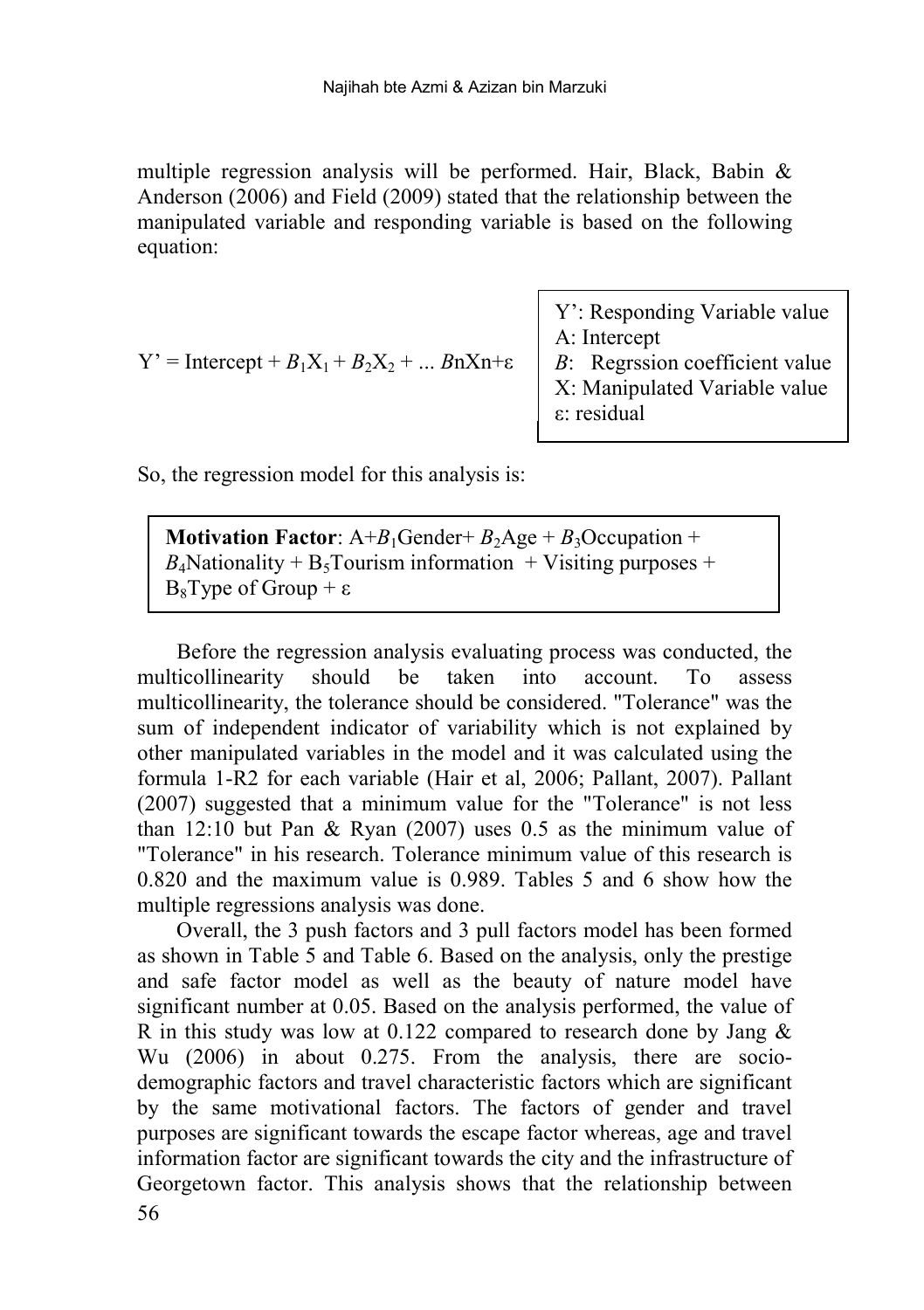socio-demographic and characteristic factor towards tourist motivation factors is either push or pull motivation

|                                                    | <b>Rest and</b><br>strengthening<br>ties |                                      |          | Prestige and<br>safety               | <b>Escape</b> |                                      |       |  |
|----------------------------------------------------|------------------------------------------|--------------------------------------|----------|--------------------------------------|---------------|--------------------------------------|-------|--|
|                                                    |                                          | <b>Unstandardized</b><br>Coefficient |          | <b>Unstandardized</b><br>Coefficient |               | <b>Unstandardized</b><br>Coefficient |       |  |
|                                                    | R                                        | Std<br>Error                         | R        | Std<br>Error                         | B             | <b>Std</b><br>Error                  |       |  |
| (Constant)                                         | 4.782                                    | 1.725                                | 6.37     | 1.893                                | 2.139         | 0.811                                |       |  |
| Gender                                             | $-0.231$                                 | 0.268                                | $-0.028$ | 0.294                                | $-0.22$       | 0.126                                | 0.989 |  |
| Age                                                | $-0.009$                                 | 0.169                                | $-0.165$ | 0.185                                | 0.086         | 0.079                                | 0.82  |  |
| Occupation                                         | 0.188                                    | 0.113                                | 0.35     | 0.124                                | 0.09          | 0.053                                | 0.935 |  |
| <b>Nationality</b>                                 | 1.922                                    | 0.522                                | 0.94     | 0.573                                | 0.379         | 0.246                                | 0.824 |  |
| <b>Destination</b><br>information<br><b>Source</b> | $-0.137$                                 | 0.155                                | $-0.102$ | 0.171                                | 0.023         | 0.073                                | 0.969 |  |
| <b>Purpose of</b><br>visit                         | 0.807                                    | 0.602                                | 1.668    | 0.66                                 | 0.837         | 0.283                                | 0.917 |  |
| Group type                                         | 0.275                                    | 0.287                                | $-0.227$ | 0.315                                | $-0.24$       | 0.135                                | 0.86  |  |
| <b>F</b> Value                                     | 3.451                                    |                                      |          | 2.574                                | 3.468         |                                      |       |  |
| $\mathbb{R}^2$                                     | 0.101                                    |                                      |          | 0.077                                | 0.101         |                                      |       |  |
| Significant                                        |                                          | 0.002                                |          | 0.014                                | 0.002         |                                      |       |  |

**Table 5.** Regression analysis for push factor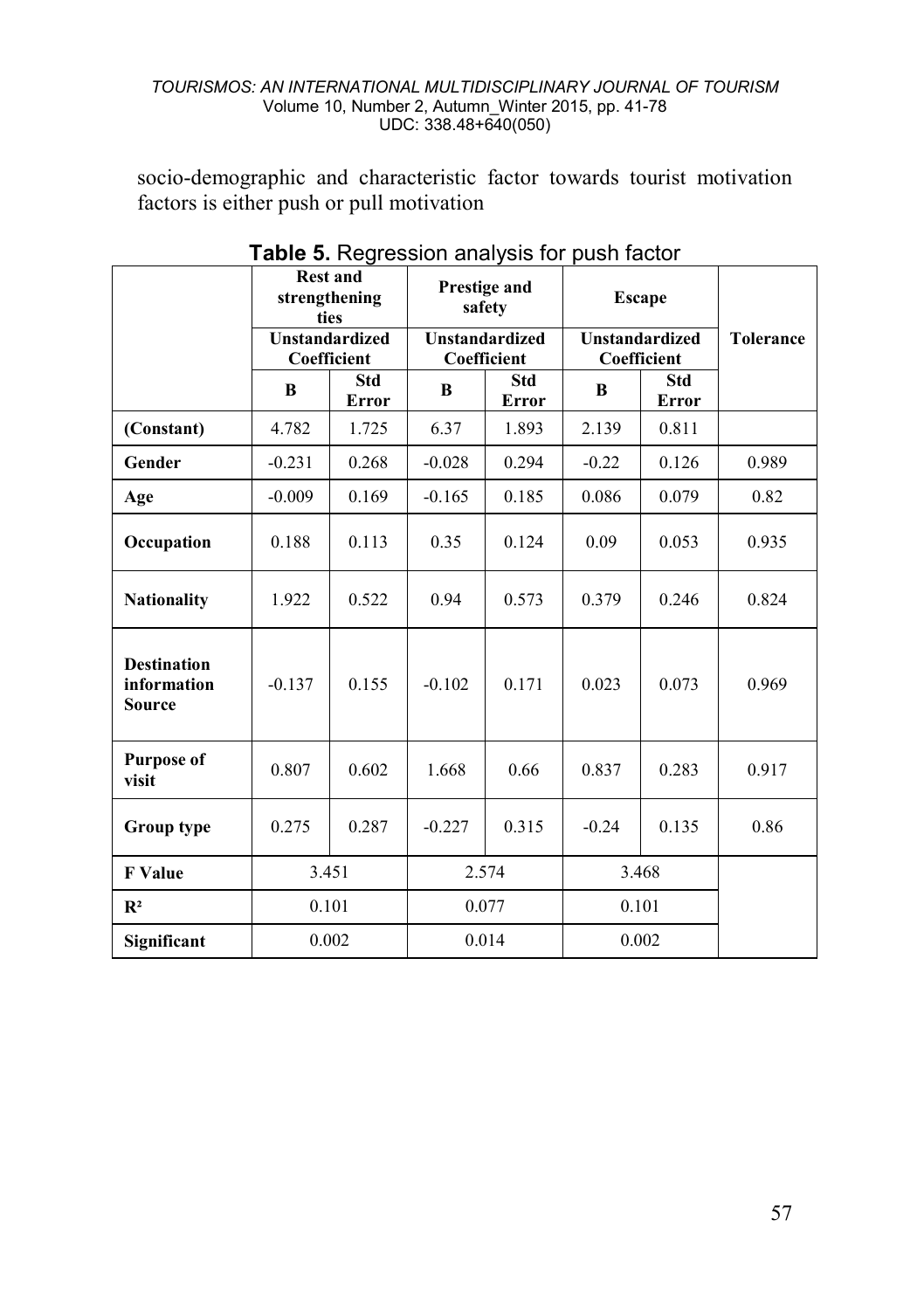|                                             | <b>Management</b> and<br>safety      |                     |                                      | <b>Natural beauty</b> |                                      | <b>Infrastructure</b><br>and the city of<br><b>George Town</b> |                  |  |
|---------------------------------------------|--------------------------------------|---------------------|--------------------------------------|-----------------------|--------------------------------------|----------------------------------------------------------------|------------------|--|
|                                             | <b>Unstandardized</b><br>Coeeficient |                     | <b>Unstandardized</b><br>Coeeficient |                       | <b>Unstandardized</b><br>Coeeficient |                                                                | <b>Tolerance</b> |  |
|                                             | B                                    | <b>Std</b><br>Error | B                                    | Std<br>Error          | B                                    | Std<br>Error                                                   |                  |  |
| (Constant)                                  | 9.994                                | 2.135               | 1.711                                | 0.968                 | 5.02                                 | 1.125                                                          |                  |  |
| Gender                                      | $-0.294$                             | 0.332               | 0.102                                | 0.151                 | $-0.179$                             | 0.175                                                          | 0.989            |  |
| Age                                         | $-0.075$                             | 0.209               | $-0.052$                             | 0.095                 | $-0.241$                             | 0.11                                                           | 0.82             |  |
| Occupation                                  | 0.437                                | 0.14                | 0.097                                | 0.064                 | 0.136                                | 0.074                                                          | 0.935            |  |
| <b>Nationality</b>                          | 2.267                                | 0.647               | 0.686                                | 0.293                 | 1.254                                | 0.341                                                          | 0.824            |  |
| <b>Destination</b><br>information<br>Source | $-0.28$                              | 0.192               | $-0.065$                             | 0.087                 | $-0.167$                             | 0.101                                                          | 0.969            |  |
| <b>Purpose of</b><br>visit                  | 0.079                                | 0.745               | 0.533                                | 0.338                 | 0.411                                | 0.392                                                          | 0.917            |  |
| Group type                                  | $-0.014$                             | 0.355               | 0.325                                | 0.161                 | $-0.205$                             | 0.187                                                          | 0.86             |  |
| <b>F</b> Value                              | 4.282                                |                     |                                      | 2.494                 |                                      | 3.62                                                           |                  |  |
| $\mathbf{R}^2$                              | 0.122                                |                     | 0.075                                |                       | 0.105                                |                                                                |                  |  |
| Significant                                 | 0.00                                 |                     | 0.018                                |                       |                                      | 0.001                                                          |                  |  |

**Table 6.** Regression Analysis for Pull Factor

# **CONCLUSION**

In this study, 3 push and pull factors have been identified. Push factors consist of escape factor, rest and to build closer bonds and also prestige and safe factor. Rest and to build closer bonds factor is the major factor that motivates the tourists to visit Penang Hill. The motivations found in this factor are "to relax your mind and get inspired"; "to be physically and mentally relaxed"; "to spend time with someone special","to build strong bonds with friends and family";"planning activities together with friends and family ". The research findings are parallel with the research that have been done at the highlands tourism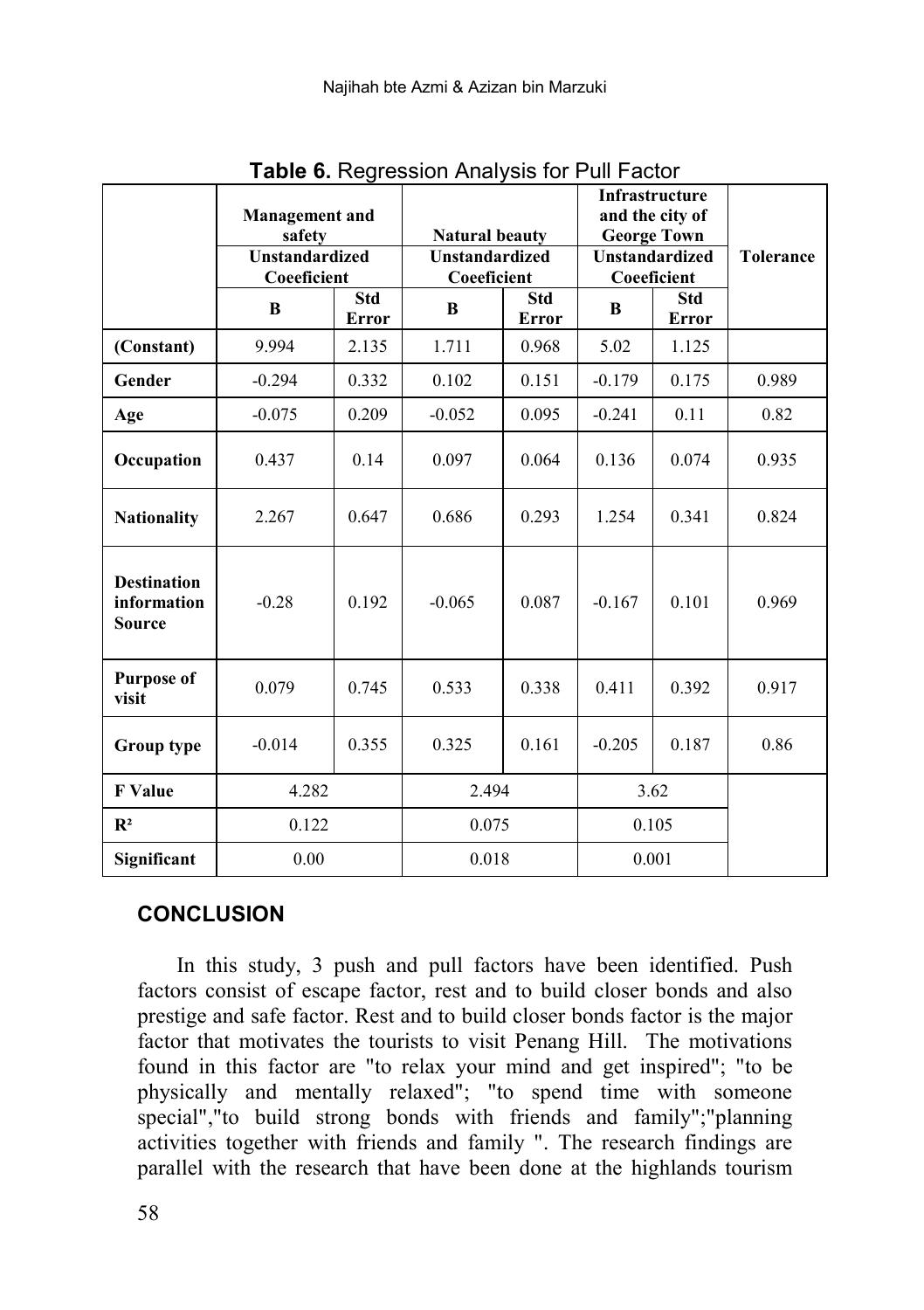destinations; (Kim, Borges & Chan, 2006; Schofield & Thompson, 2007; Woo, Yolal, Cetinel & Uysal, 2011; Wang, 2004) stated that their research findings in are the factors found in this research. In fact, this research was also similar to the study done by Kim, Borges & Chan (2006) which stated that the main factor encouraging the tourists to visit the FICA festival at Gaouis in Brazil was to build closer relationship with other people. The findings are also parallel with the studies conducted by Wang (2004) that stated the main push factors that motivate tourists to visit Huangshan Mountain is to rest and relax.

Meanwhile, in pull factors there were three factors that have been identified which is the beauty of nature factors, the city infrastructure and management factors as well as the safety factors. Excellent management and safety factors are the key to attract the tourist to visit Penang hill. The motivation which affected these factors are the "safe environment", "good tourist information center", "good quality of service and treatment from Penang Hill management", " efficient service and management," "excellent supporting facilities (eg: toilets, food outlets and mosque etc.) and "affordable Penang Hill train ticket price".

This finding is also parallel to the research conducted by Kim (1998), who stated that the cost includes the price of tourism products and services excluding the cost of travelling, accommodation and participation in the services provided are the factors to visit the tourism destinations. This finding is also similar with the research conducted by Wang (2004) in Mount Huangshan. In that research, he noted that the privileges and unique natural environment, efficient management and other factors were among the causes that motivate tourists to visit Mount Huangshan in China.

The second research objective of the research was to identify the relationship between tourists socio-demographic and travel characteristics towards the tourists' motivation. The result of this research showed that socio-demographic and travel characteristics affect the tourist motivation when all the conducted regression models had a significant value less than 0.05.

## **REFERENCES**

- Beard, J.G. & Ragheb, M.G. (1980). Measuring Leisure Satisfaction.. *Journal of Leisure Research,* pp. 20-33.
- Beard, J.G. & Ragheb, M.G. (1983). Measuring leisure motivation. *Journal of Leisure Research,* pp. 219-228.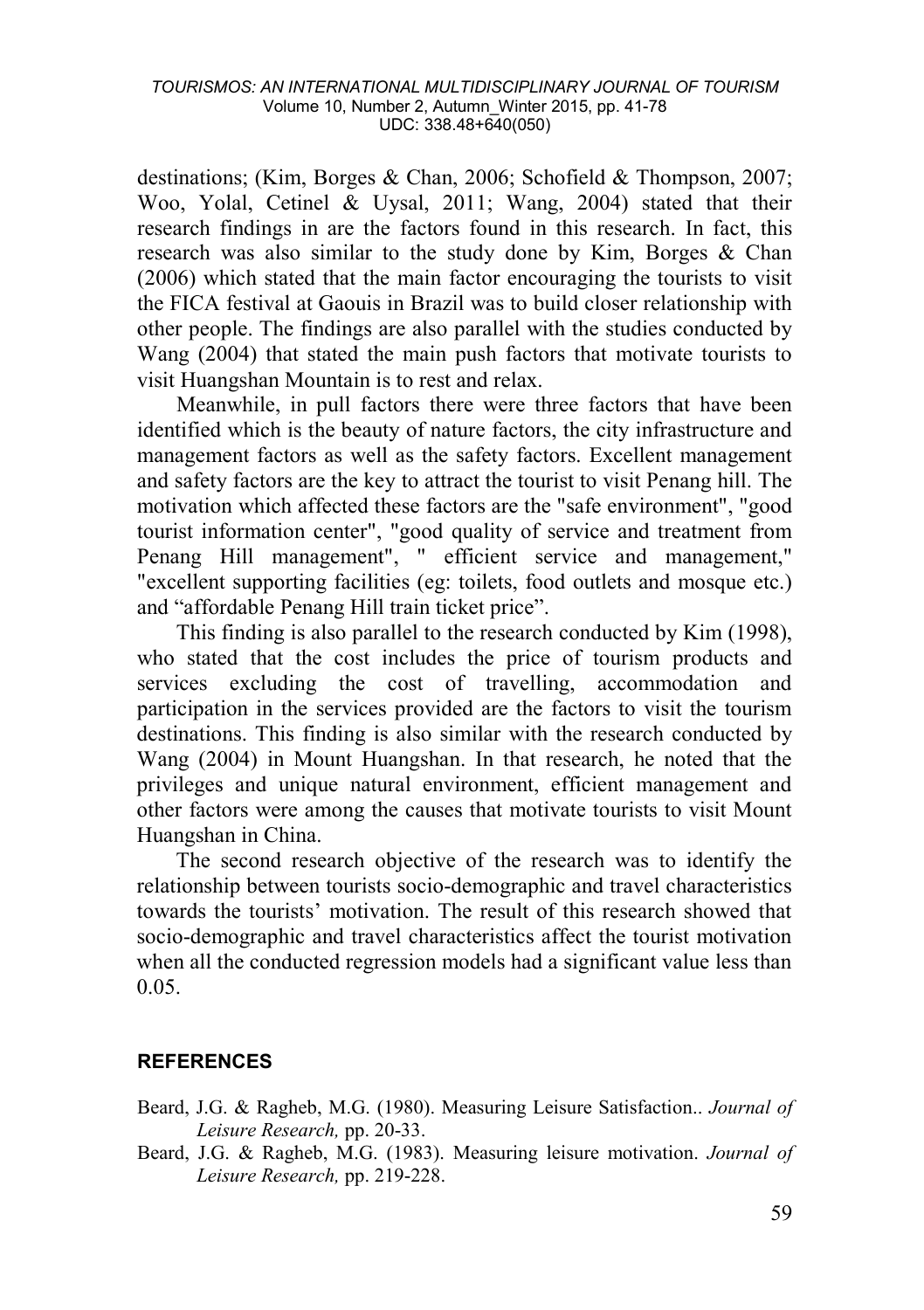- Beh, A. & Bruyere, B.L. (2008). Segmentation by Visitor Motivation in Three Kenyan National Reserves. *Tourism Management,* p. 1464–1471.
- Budruk, M., White, D.D., Wodrich, J.A. & Riper, C.J.V. (2008). Connecting Visitors to People and Place: Visitors' Perceptions of Authenticity at Canyon de Chelly National Monument, Arizona. *Journal of Heritage Tourism,* pp. 185-202.
- Cha, S., McCleary, K. & Uysal, M. (1995). Travel motivations of Japanese overseas travellers: A factor-cluster segmentation approach.. *Journal of Travel Research,* pp. 33-39.
- Crampton, J.L. (1979). Motivations For Pleasure Vacation. *Annals of Tourism Research,* pp. 408-424.
- Dann, G.M.S. (1977). Anomie, Ego-Enhancement And Tourism.. *Annals of Tourism Research,* pp. 184-194.
- Dann, G.M.S. (1981). Tourist Motivation An Appraisal.. *Annals of Tourism Research,* Vol.8, No.2, pp. 187-219.
- Field, A. (2009). *Discovering Statistic Using SPSS.* Los Angeles: SAGE Publication.
- Hair, J.F., Black, W.C., Babin, B.J. & Anderson, R.E. (2006). *Multivariate Data Analysis.* Upper Saddle River, NJ: Pearson Prentice Hall.
- Hsu, C.H. & Huang, S. (., 2008. Travel Motivation: A Critical Review of the Concept Development. In: *Tourism management: analysis, behaviour and strategy.* Wallingford: CABI Publication, pp. 14-28.
- Jang, S. & Cai, L.A. (2002). Travel motivations and destination choice: A study of British outbound market. *Journal of Travel & Tourism Marketing,* pp. 111-133.
- Jang, S. & Wu, C.-M.E. 2006. Seniors' travel motivation and the influential factors: An examination of Taiwanese seniors. *Tourism Management 27 ,*  p. 306–316.
- Kim, H.-B. (1998). Perceived Attractiveness of Korean Destinations. *Annals of Tourism,* pp. 340-361.
- Kim, H., Borges, M.C. & Chon, J. (2006). Impacts of Environmental Values on Tourism Motivation: The Case of FICA, Brazil. *Tourism Management,* pp. 957-967.
- Kim, S.S., Lee, C.-K. & Klenosky, D.B. (2003). The influence of push and pullfactors at Koreannationalparks. *Tourism Management,* pp. 169-180.
- Ko¨rner, C. et al. (2005). Chapter 24: Mountain System. In: *Ecosystem and Human Well-Being: Current State and Trends: Finding of the Condition and Trends Working Group (Volume 1).* Washington DC: Island Press, pp. 681-716.
- Kozak, M. & Rimmington, M. (1999). Measuring Tourist Destination Competitiveness: Conceptual Consideration and Empirical Finding. *International Journal of Hospitality Management,* pp. 273-283.
- Little, C.M. & Needham, M.D. (2011). Skier and Snowboarder Motivations and Knowledge Related to Voluntary Environmental Programs at an Alpine Ski Area. *Environmental Management,* p. 895–909.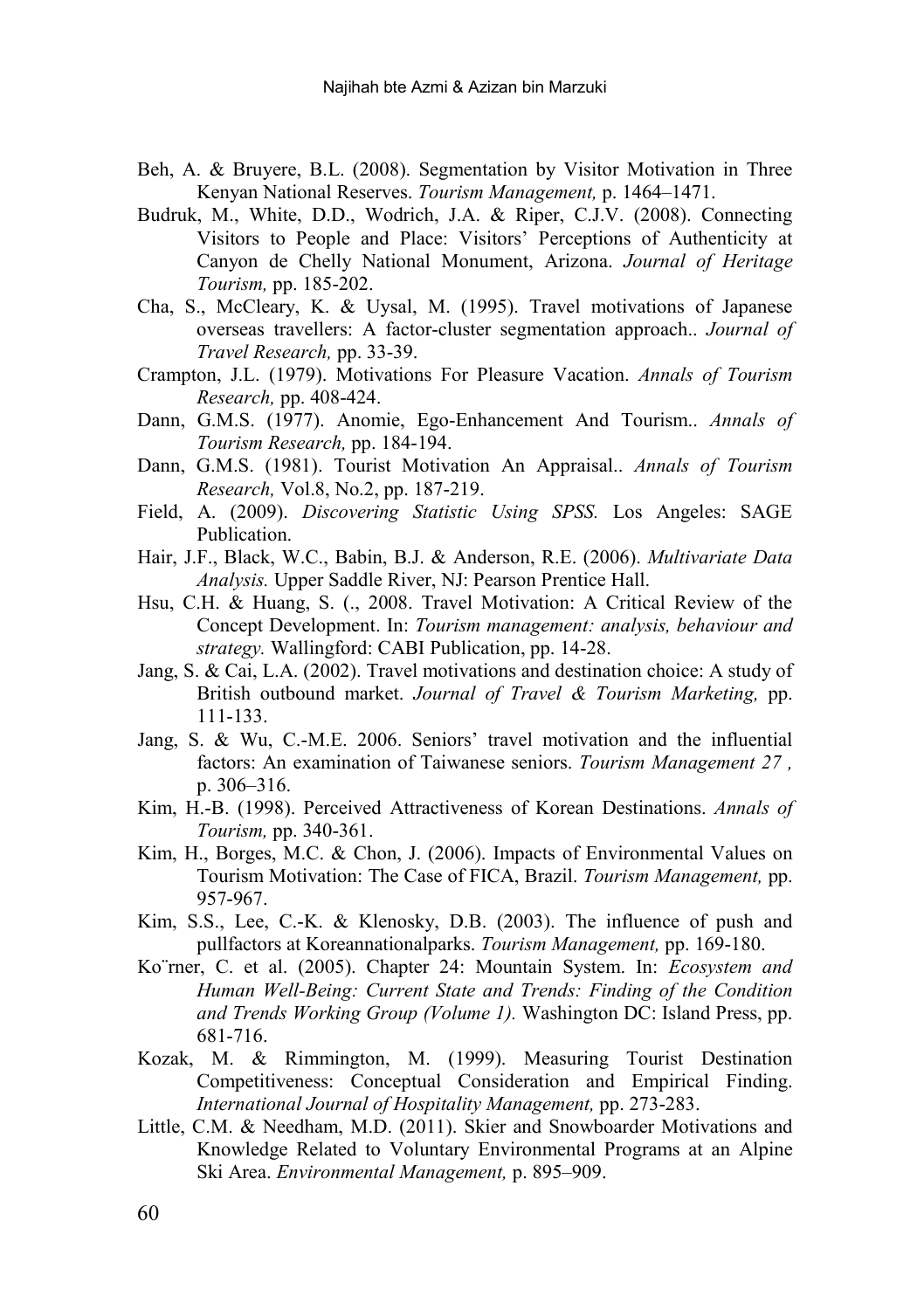- Moscardo, G. et al., (1996). Understanding vacation destination choice through travel motivation and activities. *Journal of Vacation Marketing,* pp. 109- 122.
- Oh, H. C., Uysal, M. & Weaver, P. A., (1995). Product bundles and market segments based on travel motivations: a canonical correlation approach. *International Journal of Hospitality Management,* p. 123–137.
- Pallant, J., 2007. *Survival Manual A Step by Step Guide to Data Analysis Using SPSS for Windows 3rd Edition.* Berkshire: McGraw-Hill.
- Pan, S. & Ryan, C. (2007). Mountain Areas and Visitor Usage–Motivations and Determinants of Satisfaction: The Case of Pirongia Forest Park, New Zealand. *Journal of Sustainable Tourism,* pp. 288-308.
- Pearce, D.G. & Butler, R.W. (1993). *Tourism Research: Critiques And Challenges.* London: Routledge.
- Pearce, P.L. (1982). *The Social Pschology of Tourist Behaviour.* Oxford: Pergamon Press.
- Pearce, P.L. (1988). *The Ulysses Factor: Evaluating Visitor in Tourist Setting.*  New York: Springer-Verlag.
- Poria, Y., Butler, R. & Airey, D., 2004. Links Between Tourists, Heritage, and Reasons for Visiting. *Journal of Travel Research,* pp. 19-28.
- Ragheb, M.G. & Beard, J.G. (1982). Measuring Leisure Attitude. *Journal of Leisure Research,* pp. 155-167.
- Ryan, C. (1998). The Travel Career Ladder: An Appraisal. *Annals of Tourism Research,* pp. 936-957.
- Ryan, C. & Glendon, I. (1998). Application of Leisure Motivation Scale to Tourism. *Annals of Tourism Research,* pp. 169-184.
- Schofield, P. & Thompson, K. (2007). Visitor Motivation, Satisfaction and Behavioural Intention: The 2005 Naadam Festival, Ulaanbaatar. *International Journal of Tourism Research,* p. 329–344.
- Wang, D.-g., 2004. Push-Pull Factors in Mountain Resorts-A Case Study of Huangshan Mountain as World Heritage. *Chinese Geographical Science Volume 14, Number 4,* pp. 368-376.
- Wearing, S. & Neil, J. (1999). CHAPTER 9 Could the 'Real' Ecotourist Please Stand Up!. In: *Ecotourism: impacts, potentials and possibilities?.* Oxford: Butterworth-Heinemann, pp. 196-217.
- Yolal, M., Woo, E., Cetinel, F. & Uysal, M. (2012). Comparative research of motivations across different festival. *International Journal of Event and,*  pp. 66-80.
- Yoon, Y. & Uysal, M. (2005). An Examination Of The Effects Of Motivation And Satisfaction On Destination Loyalty: A Structural Model. *Tourism Management,* pp. 45-56.
- Yousefi, M. (2011). *Motivation of International Tourist Visiting Pulau Pinang,*  Georgetown: Thesis, Universiti Sains Malaysia.
- Yuan, S. & Mcdonald, C. (1990). Motivational Determinates Of International Pleasure Time. Journal of Travel Research July 1990 vol. 29 no. 1, pp. 42- 44.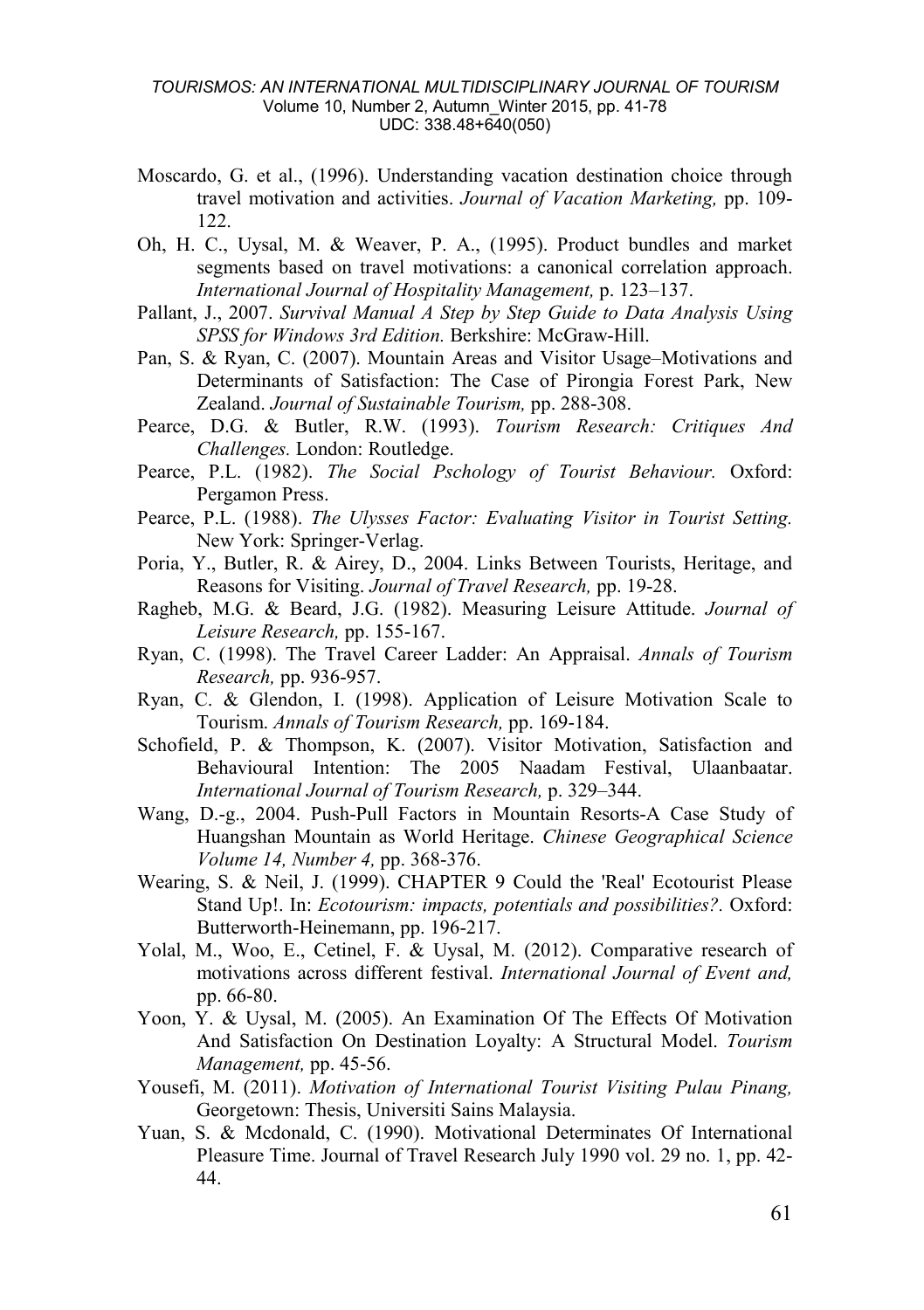*SUBMITTED: MAR 2014 REVISION SUBMITTED: AUG 2014 ACCEPTED: OCT 2014 REFEREED ANONYMOUSLY*

**Najihah bte Azmi** (jihah\_89@hotmail.com), School of Housing, Building and Planning, Universiti Sains Malaysia, Pulau Pinang, Malaysia.

**Azizan bin Marzuki** (chik\_72@usm.my or chik\_72@yahoo.com), is a Senior Lecturer, School of Housing, Building and Planning, Universiti Sains Malaysia, Pulau Pinang, Malaysia.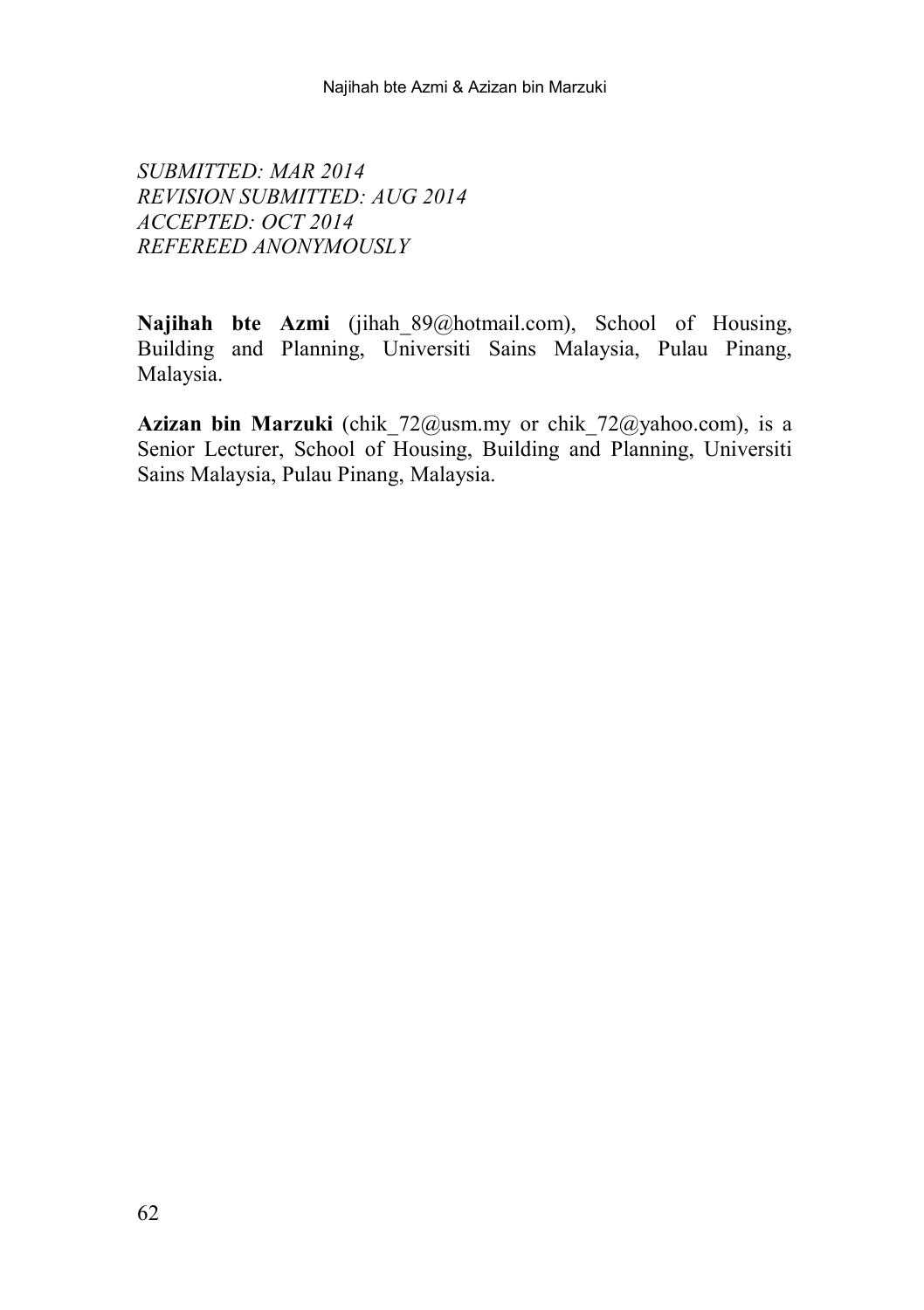## **APPENDIX**

# **Means, Standard Deviations, Skew and Kurtosis**

|                                    | N                       | Minimu<br>m | Maximu<br>m | Mean                     | Std.<br>Deviation | <b>Skewness</b>         |               | Kurtosis                |               |  |  |
|------------------------------------|-------------------------|-------------|-------------|--------------------------|-------------------|-------------------------|---------------|-------------------------|---------------|--|--|
|                                    | Statisti<br>$\mathbf c$ | Statistic   | Statistic   | Statisti<br>$\mathbf{c}$ | Statistic         | Statisti<br>$\mathbf c$ | Std.<br>Error | Statisti<br>$\mathbf c$ | Std.<br>Error |  |  |
| Escape                             | 223                     | 2.00        | 10.00       | 4.1480                   | 1.57130           | .645                    | .163          | .511                    | .324          |  |  |
| Rest and<br>strengthenin<br>g ties | 223                     | 5.00        | 21.00       | 9.5650                   | 3.34153           | .741                    | .163          | .620                    | .324          |  |  |
| Prestige and<br>safety             | 223                     | 5.00        | 25.00       | 11.076                   | 3.61908           | .679                    | .163          | 1.045                   | .324          |  |  |
| Valid N<br>(listwise)              | 223                     |             |             |                          |                   |                         |               |                         |               |  |  |

# **Push Factor**

## **Descriptive Statistics**

## **Pull Factor Descriptive Statistics**

|                                                  | N                    | Minim<br>um   | Maxim<br>um          | Mean          | Std.<br><b>Deviation</b> | <b>Skewness</b>      |               |                      |               | Kurtosis |
|--------------------------------------------------|----------------------|---------------|----------------------|---------------|--------------------------|----------------------|---------------|----------------------|---------------|----------|
|                                                  | <b>Statist</b><br>ic | Statisti<br>c | <b>Statisti</b><br>c | Statist<br>ic | <b>Statistic</b>         | <b>Statist</b><br>ic | Std.<br>Error | <b>Statist</b><br>ic | Std.<br>Error |          |
| Management and<br>safety n                       | 223                  | 6.00          | 27.00                | 13.08<br>97   | 4.18610                  | .357                 | .163          | $-.003$              | .324          |          |
| Infrastructure and<br>the city of George<br>Town | 223                  | 3.00          | 15.00                | 5.955         | 2.18466                  | .513                 | .163          | .365                 | .324          |          |
| Natural beauty i                                 | 223                  | 3.00          | 12.00                | 4.735         | 1.84951                  | .980                 | .163          | .975                 | .324          |          |
| Valid N<br>(listwise)                            | 223                  |               |                      |               |                          |                      |               |                      |               |          |

## **Independent Variable**

### **Descriptive Statistics**

|            | N             | m    | Minimu Maximu<br>m  | Mean          | Std.<br>Deviation | <b>Skewness</b> |               |               | Kurtosis      |
|------------|---------------|------|---------------------|---------------|-------------------|-----------------|---------------|---------------|---------------|
|            | Statisti<br>c |      | Statistic Statistic | Statisti<br>c | Statistic         | Statisti<br>c   | Std.<br>Error | Statisti<br>c | Std.<br>Error |
| Gender     | 223           | 1.00 | 2.00                | 1.4753        | .80989            | 7.396           | .163          | 85.635        | .324          |
| Age        | 223           | 1.00 | 6.00                | 2.6996        | 1.41560           | 1.016           | .163          | .043          | .324          |
| Occupation | 223           | 1.00 | 8.00                | 4.0717        | 1.96919           | .210            | .163          | $-.544$       | .324          |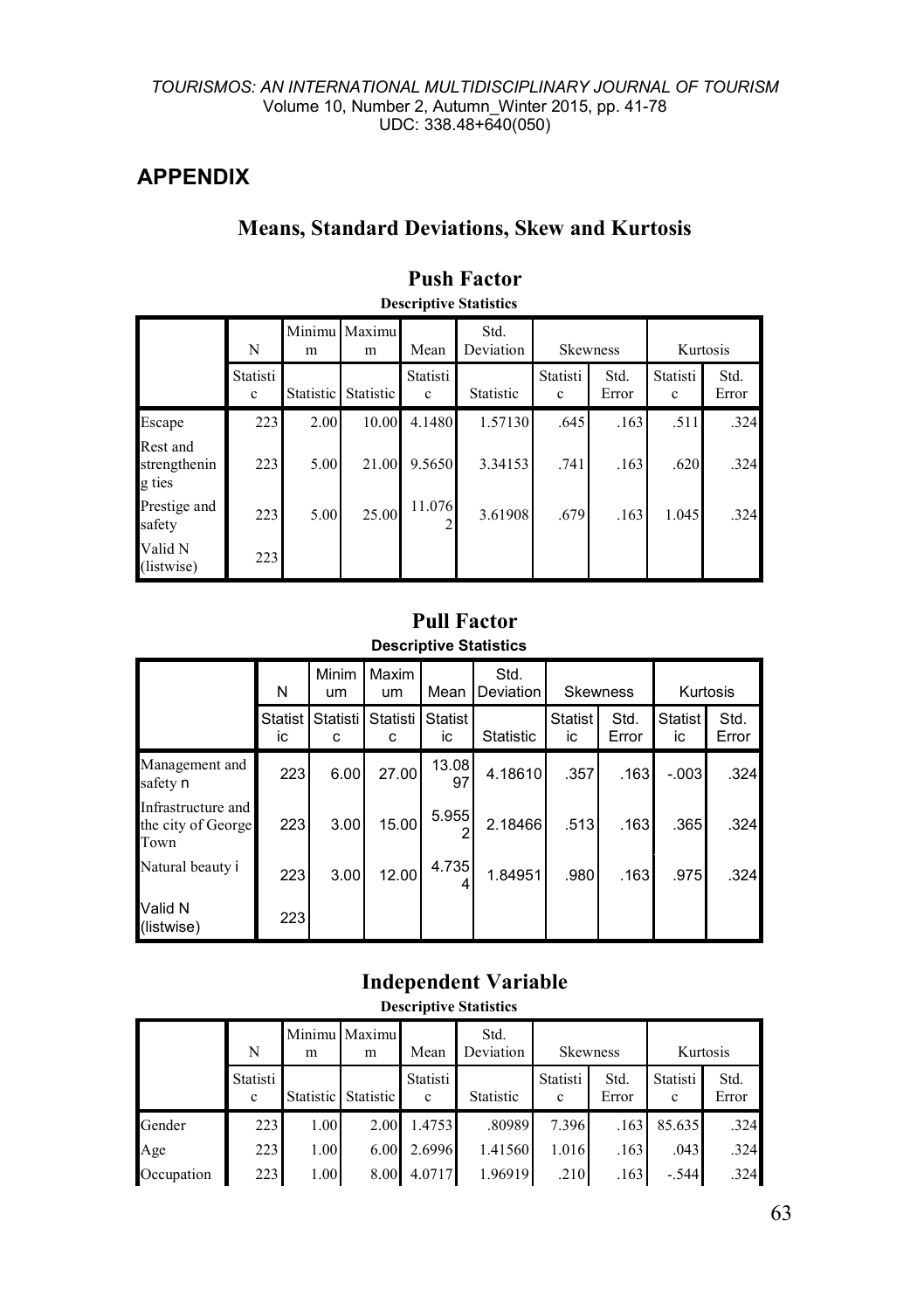| Nationality                          | 223 | 1.00 |      | 2.00 1.2915 | .45547  | .924    | .163 | $-1.157$ | .324 |
|--------------------------------------|-----|------|------|-------------|---------|---------|------|----------|------|
| Destination<br>information<br>Source | 223 | 1.00 | 7.00 | 3.9596      | 1.41204 | .130    | .163 | $-.029$  | .324 |
| Purpose of<br>visit                  | 223 | 1.00 | 4.00 | 2.1300      | .37506  | 1.923   | .163 | 4.479    | .324 |
| Purpose of<br>visit e                | 223 | 1.00 | 5.00 | 2.6233      | .81196  | $-.023$ | .163 | $-.263$  | .324 |
| Valid N<br>(listwise)                | 223 |      |      |             |         |         |      |          |      |

## **Multiple Regression Analysis For Rest and strengthening ties**

### **Model Summaryb**

|           |                   |                                             |          |                                                  |                          | Change Statistics |     |     |                  |                   |  |  |
|-----------|-------------------|---------------------------------------------|----------|--------------------------------------------------|--------------------------|-------------------|-----|-----|------------------|-------------------|--|--|
| Mod<br>el | R                 | R                                           | Adjusted | Std. Error<br>of the<br>Square R Square Estimate | R Square Chang<br>Change | e                 | dfl | df2 | Sig. F<br>Change | Durbin-<br>Watson |  |  |
|           | .318 <sup>a</sup> | $.101$ <sup><math>\blacksquare</math></sup> | .072     | 3.21942                                          | .101                     | 3.451             |     | 215 | .002             | 1.865             |  |  |

a. Predictors: (Constant), Group Type, Destination Information

Source, Gender, Occupation, Nationality, Purpose of Visit, Age

b. Dependent Variable: Rest and strengthening Ties

### **ANOVA<sup>b</sup>**

| Model |            | Sum of Squares | df  | Mean Square |       | Sig.              |
|-------|------------|----------------|-----|-------------|-------|-------------------|
|       | Regression | 250.397        |     | 35.771      | 3.451 | .002 <sup>a</sup> |
|       | Residual   | 2228.410       | 215 | 10.365      |       |                   |
|       | Total      | 2478.807       | 222 |             |       |                   |

a. Predictors: (Constant), Group Type, Destination Information Source, Gender, Occupation, Nationality, Purpose of Visit, Age

b. Dependent Variable: Rest and strengthening Ties

|       |                |         | Unstandardized<br>Coefficients | Standardized<br>Coefficients |         |      | Collinearity<br><b>Statistics</b> |            |
|-------|----------------|---------|--------------------------------|------------------------------|---------|------|-----------------------------------|------------|
| Model |                | в       | Std.<br>Error                  | Beta                         |         | Sig. | Tolerance                         | <b>VIF</b> |
| 11    | (Constant)     | 4.782   | 1.725                          |                              | 2.773   | .006 |                                   |            |
|       | Gender         | $-.231$ | .268                           | $-.056$                      | $-.860$ | .391 | .989                              | 1.011      |
|       | Age            | $-.009$ | .169                           | $-.004$                      | $-.056$ | .956 | .820                              | 1.220      |
|       | Occupatio<br>n | .188    | .113                           | .111                         | 1.661   | .098 | .935                              | 1.069      |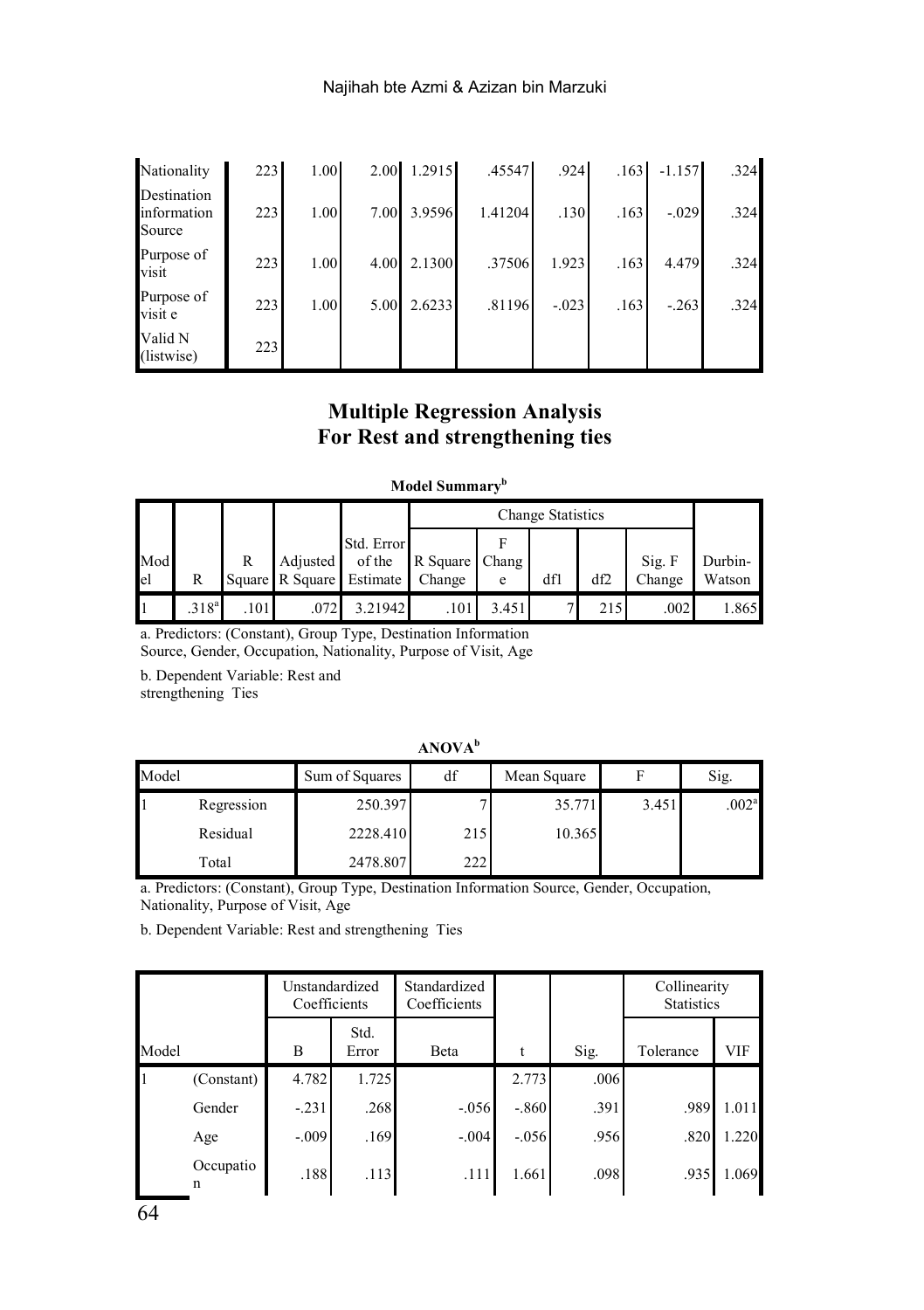| Nationality                               | 1.922   | .522 | .262    | 3.679   | .000 | .824 | 1.213 |
|-------------------------------------------|---------|------|---------|---------|------|------|-------|
| Destinatio<br>n<br>informatio<br>n Source | $-.137$ | .155 | $-.058$ | $-.880$ | .380 | .969 | 1.032 |
| Purpose of<br>visit                       | .807    | .602 | .091    | 1.341   | .181 | .917 | 1.091 |
| Group type                                | .275    | .287 | .067    | .959    | .339 | .860 | 1.163 |

# **Dependent: Rest and strengthening Ties**

|                                      |            | <b>Residuals Statistics<sup>a</sup></b> |           |                |     |
|--------------------------------------|------------|-----------------------------------------|-----------|----------------|-----|
|                                      | Minimum    | Maximum                                 | Mean      | Std. Deviation | N   |
| Predicted Value                      | 6.5422     | 12.8587                                 | 9.5650    | 1.06203        | 223 |
| Std. Predicted Value                 | $-2.846$   | 3.101                                   | .000      | 1.000          | 223 |
| Standard Error of Predicted<br>Value | .318       | 2.575                                   | .574      | .205           | 223 |
| Adjusted Predicted Value             | 6.4210     | 13.4821                                 | 9.5674    | 1.07609        | 223 |
| Residual                             | $-6.34603$ | 11.21996                                | .00000    | 3.16826        | 223 |
| Std. Residual                        | $-1.971$   | 3.485                                   | .000      | .984           | 223 |
| Stud. Residual                       | $-2.140$   | 3.554                                   | .000      | 1.003          | 223 |
| Deleted Residual                     | $-7.48206$ | 11.66949                                | $-.00238$ | 3.28989        | 223 |
| Stud. Deleted Residual               | $-2.158$   | 3.655                                   | .001      | 1.009          | 223 |
| Mahal. Distance                      | 1.174      | 140.983                                 | 6.969     | 9.935          | 223 |
| Cook's Distance                      | .000       | .103                                    | .005      | .011           | 223 |
| Centered Leverage Value              | .005       | .635                                    | .031      | .045           | 223 |

a. Dependent Variable: Rest and strengthening Ties

### Histogram



#### Dependent Variable: rehatsilaturahim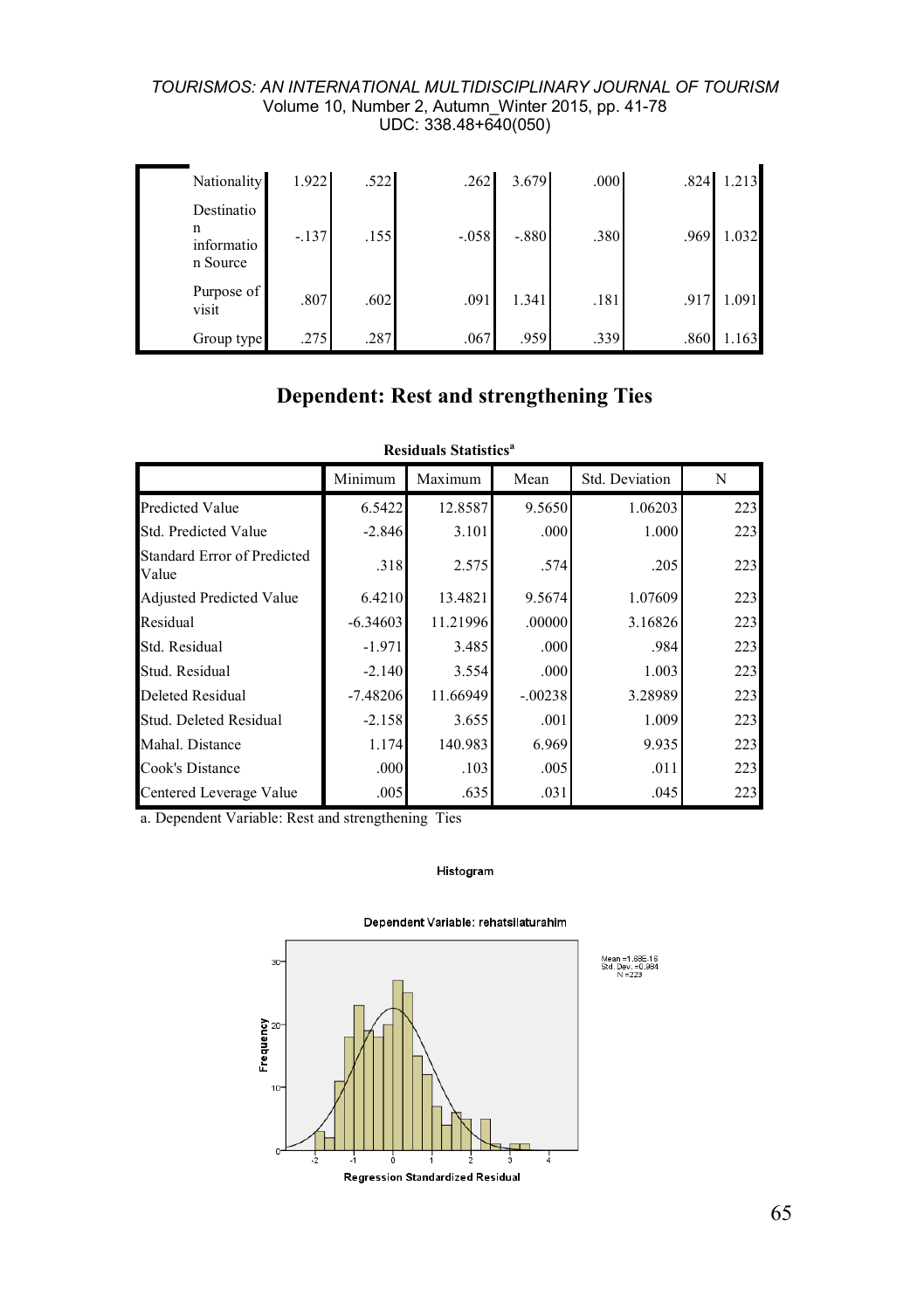### Normal P-P Plot of Regression Standardized Residual

#### Dependent Variable: rehatsilaturahim



## **Multiple Regression Analaysis**

### **Model Summaryb**

|           |            |     |                                             |                      |                |       | Change Statistics |     |                  |                   |
|-----------|------------|-----|---------------------------------------------|----------------------|----------------|-------|-------------------|-----|------------------|-------------------|
| Mod<br>el | R          | R   | Adiusted<br>Square R Square Estimate Change | Std. Error<br>of the | R Square Chang | e     | dfl               | df2 | Sig. F<br>Change | Durbin-<br>Watson |
|           | $.278^{a}$ | 077 | .047                                        | 3.53247              | $.07^{-}$      | 2.574 |                   | 215 | .014             | .761              |

a. Predictors: (Constant), Group Type, Destination Information

Source, Gender, Occupation, Nationality, Purpose of Visit, Age

b. Dependent Variable: Prestige and Safety

**ANOVA<sup>b</sup>**

| Model |            | Sum of Squares | df  | Mean Square |       | Sig.              |
|-------|------------|----------------|-----|-------------|-------|-------------------|
|       | Regression | 224.854        |     | 32.122      | 2.574 | .014 <sup>a</sup> |
|       | Residual   | 2682.851       | 215 | 12.478      |       |                   |
|       | Total      | 2907.704       | 222 |             |       |                   |

a. Predictors: (Constant), Group Type, Destination Information Source, Gender, Occupation, Nationality, Purpose of Visit, Age

b. Dependent Variable: Prestige and Safety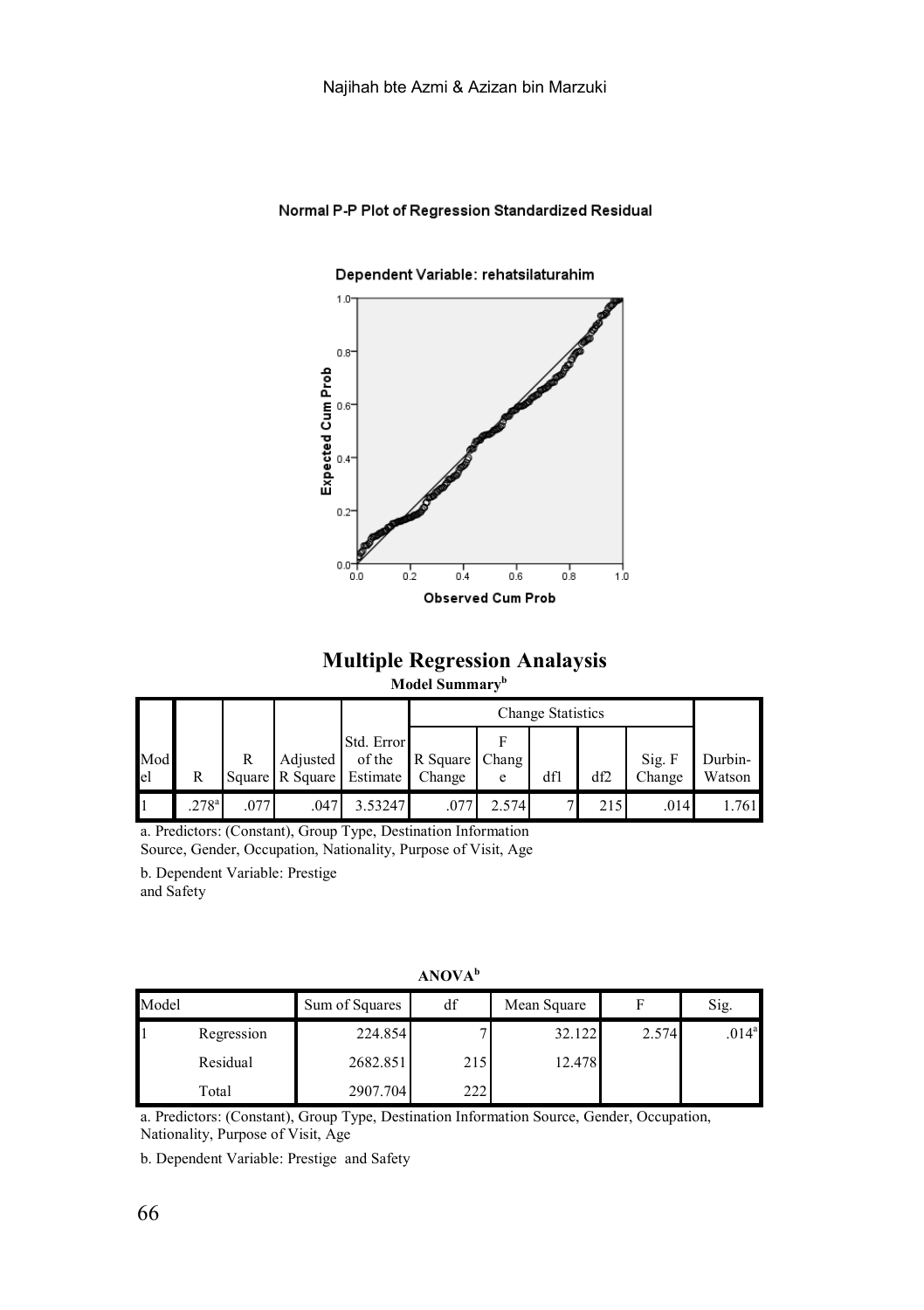|       |                                                     | Unstandardized<br>Coefficients |               | Standardize<br>Coefficient<br>s |         |      | Collinearity<br><b>Statistics</b> |            |
|-------|-----------------------------------------------------|--------------------------------|---------------|---------------------------------|---------|------|-----------------------------------|------------|
| Model |                                                     | B                              | Std.<br>Error | Beta                            | t       | Sig. | Tolerance                         | <b>VIF</b> |
|       | (Constant)                                          | 6.370                          | 1.893         |                                 | 3.366   | .001 |                                   |            |
|       | Gender                                              | $-028$                         | .294          | $-.006$                         | $-.096$ | .923 | .989                              | 1.011      |
|       | Age                                                 | $-165$                         | .185          | $-0.065$                        | $-.891$ | .374 | .820                              | 1.220      |
|       | Occupatio<br>$\mathbf n$                            | .350                           | .124          | .190                            | 2.809   | .005 | .935                              | 1.069      |
|       | Nationality                                         | .940                           | .573          | .118                            | 1.640   | .103 | .824                              | 1.213      |
|       | Destinatio<br>$\mathbf n$<br>informatio<br>n Source | $-.102$                        | .171          | $-.040$                         | $-.596$ | .552 | .969                              | 1.032      |
|       | Purpose of<br>visit                                 | 1.668                          | .660          | .173                            | 2.526   | .012 | .917                              | 1.091      |
|       | Group type                                          | $-227$                         | .315          | $-.051$                         | $-.720$ | .473 | .860                              | 1.163      |

Dependent: Prestige and Safety

| <b>Residuals Statistics<sup>a</sup></b> |  |
|-----------------------------------------|--|
|-----------------------------------------|--|

|                                             | Minimum    | Maximum  | Mean      | Std. Deviation | N   |
|---------------------------------------------|------------|----------|-----------|----------------|-----|
| <b>Predicted Value</b>                      | 7.2809     | 14.3799  | 11.0762   | 1.00641        | 223 |
| Std. Predicted Value                        | $-3.771$   | 3.283    | .000      | 1.000          | 223 |
| <b>Standard Error of Predicted</b><br>Value | .349       | 2.825    | .630      | .225           | 223 |
| <b>Adjusted Predicted Value</b>             | 6.9739     | 14.4829  | 11.0846   | 1.02431        | 223 |
| Residual                                    | $-8.03413$ | 12.66930 | .00000    | 3.47634        | 223 |
| Std. Residual                               | $-2.274$   | 3.587    | .000      | .984           | 223 |
| Stud. Residual                              | $-2.337$   | 3.658    | .000      | 1.002          | 223 |
| <b>Deleted Residual</b>                     | $-8.48036$ | 13.17690 | $-.00834$ | 3.60515        | 223 |
| Stud. Deleted Residual                      | $-2.361$   | 3.768    | .001      | 1.009          | 223 |
| Mahal. Distance                             | 1.174      | 140.983  | 6.969     | 9.935          | 223 |
| Cook's Distance                             | .000       | .081     | .005      | .010           | 223 |
| Centered Leverage Value                     | .005       | .635     | .031      | .045           | 223 |

a. Dependent Variable: Prestige and Safety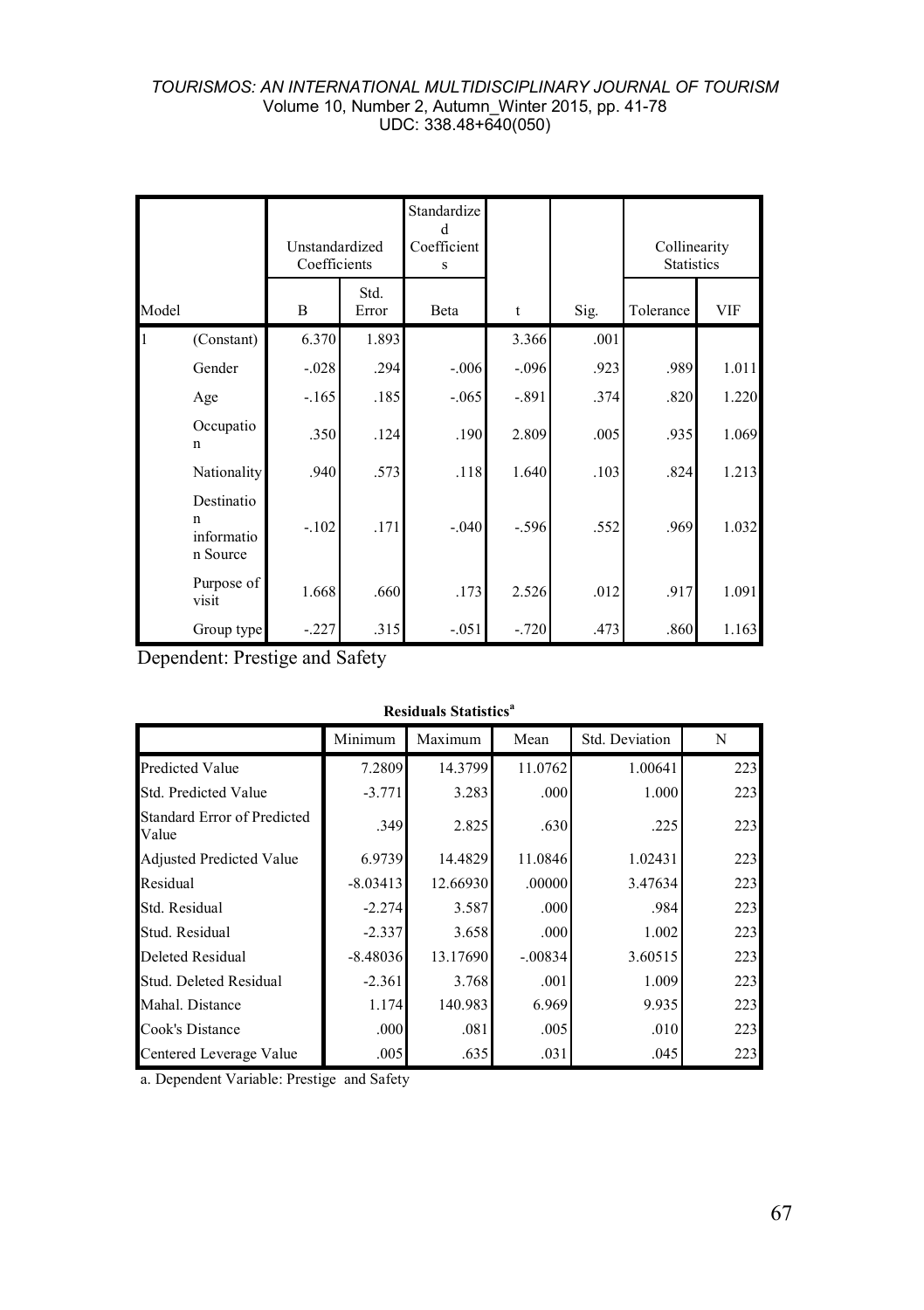### Histogram





Mean = 3.10E-16<br>Std. Dev. = 0.984<br>N = 223

## Normal P-P Plot of Regression Standardized Residual



## Dependent Variable: prestijselamat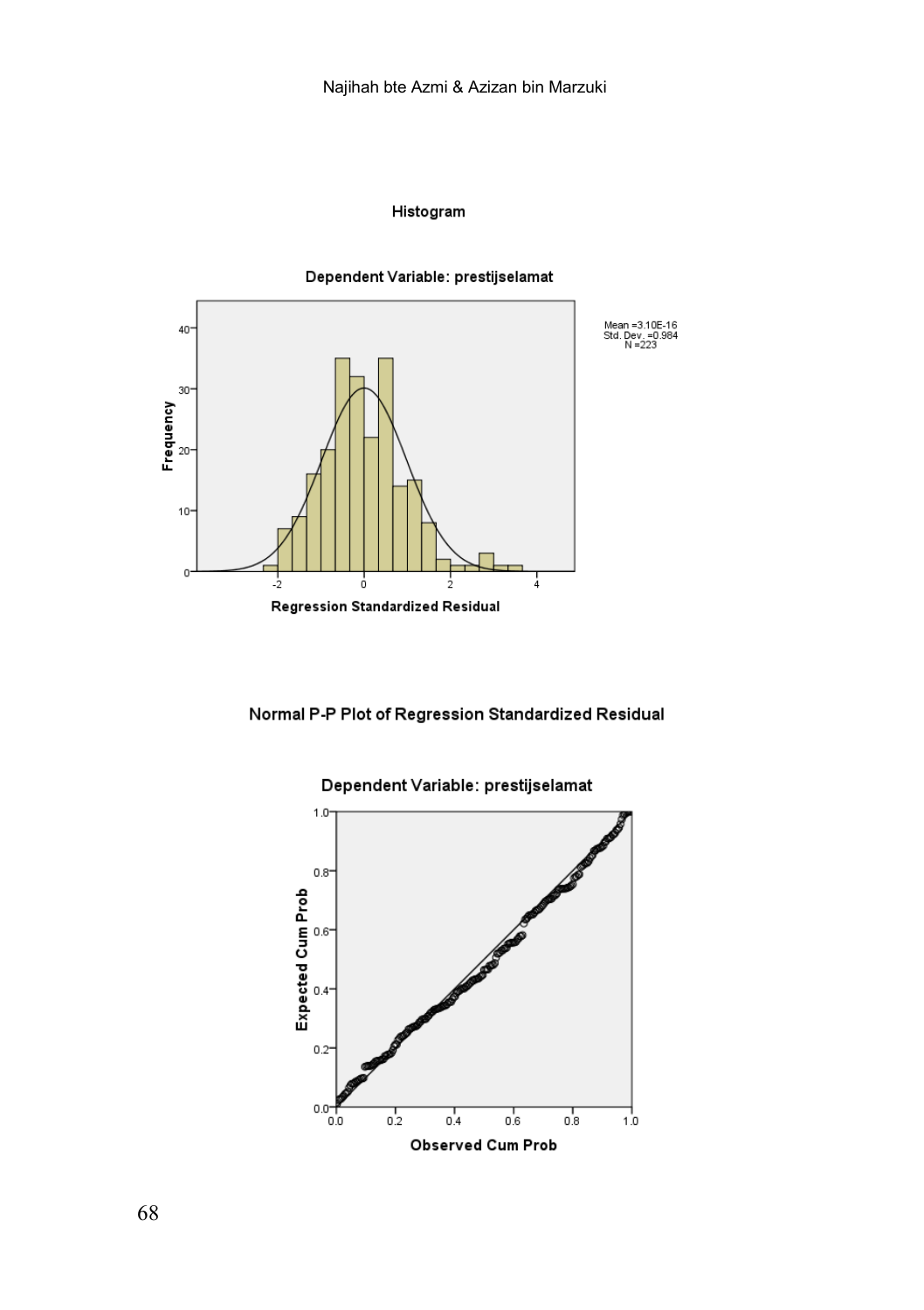# **Multiple Regression Analysis: Escape**

### **Model Summaryb**

|           |                  |      |                                      |                      |                          | Change Statistics |     |     |                  |                   |  |
|-----------|------------------|------|--------------------------------------|----------------------|--------------------------|-------------------|-----|-----|------------------|-------------------|--|
| Mod<br>el | R                | R    | Adjusted<br>Square R Square Estimate | Std. Error<br>of the | R Square Chang<br>Change | e                 | dfl | df2 | Sig. F<br>Change | Durbin-<br>Watson |  |
|           | 319 <sup>a</sup> | .101 | .072                                 | .51352               | .101                     | 3.468             |     | 215 | .002             | 2.056             |  |

a a. Predictors: (Constant), Group Type, Destination Information Source, Gender, Occupation, Nationality, Purpose of Visit, Age

b. Dependent Variable: Escape

|       |            |                      | 711 V.V. 7 7 1 |             |       |                   |
|-------|------------|----------------------|----------------|-------------|-------|-------------------|
| Model |            | df<br>Sum of Squares |                | Mean Square |       | Sig.              |
|       | Regression | 55.604               |                | 7.943       | 3.468 | .002 <sup>a</sup> |
|       | Residual   | 492.513              | 215            | 2.291       |       |                   |
|       | Total      | 548.117              | 222            |             |       |                   |

**ANOVA<sup>b</sup>**

a. Predictors: (Constant), Group Type, Destination Information Source, Gender, Occupation, Nationality, Purpose of Visit, Age

b. Dependent Variable: Escape

|       |                                           | Unstandardized<br>Coefficients |            | Standardiz<br>ed<br>Coefficien<br>ts |          |      | <b>Collinearity Statistics</b> |            |
|-------|-------------------------------------------|--------------------------------|------------|--------------------------------------|----------|------|--------------------------------|------------|
| Model |                                           | B                              | Std. Error | Beta                                 | t        | Sig. | Tolerance                      | <b>VIF</b> |
| 1     | (Constant)                                | 2.139                          | .811       |                                      | 2.638    | .009 |                                |            |
|       | Gender                                    | $-.220$                        | .126       | $-.113$                              | $-1.745$ | .082 | .989                           | 1.011      |
|       | Age                                       | .086                           | .079       | .078                                 | 1.087    | .278 | .820                           | 1.220      |
|       | Occupatio<br>n                            | .090                           | .053       | .113                                 | 1.685    | .093 | .935                           | 1.069      |
|       | Nationality                               | .379                           | .246       | .110                                 | 1.541    | .125 | .824                           | 1.213      |
|       | Destinatio<br>n<br>informatio<br>n Source | .023                           | .073       | .021                                 | .319     | .750 | .969                           | 1.032      |
|       | Purpose of<br>visit                       | .837                           | .283       | .200                                 | 2.960    | .003 | .917                           | 1.091      |
|       | Group type                                | $-.240$                        | .135       | $-124$                               | $-1.779$ | .077 | .860                           | 1.163      |

a. Dependent: Escape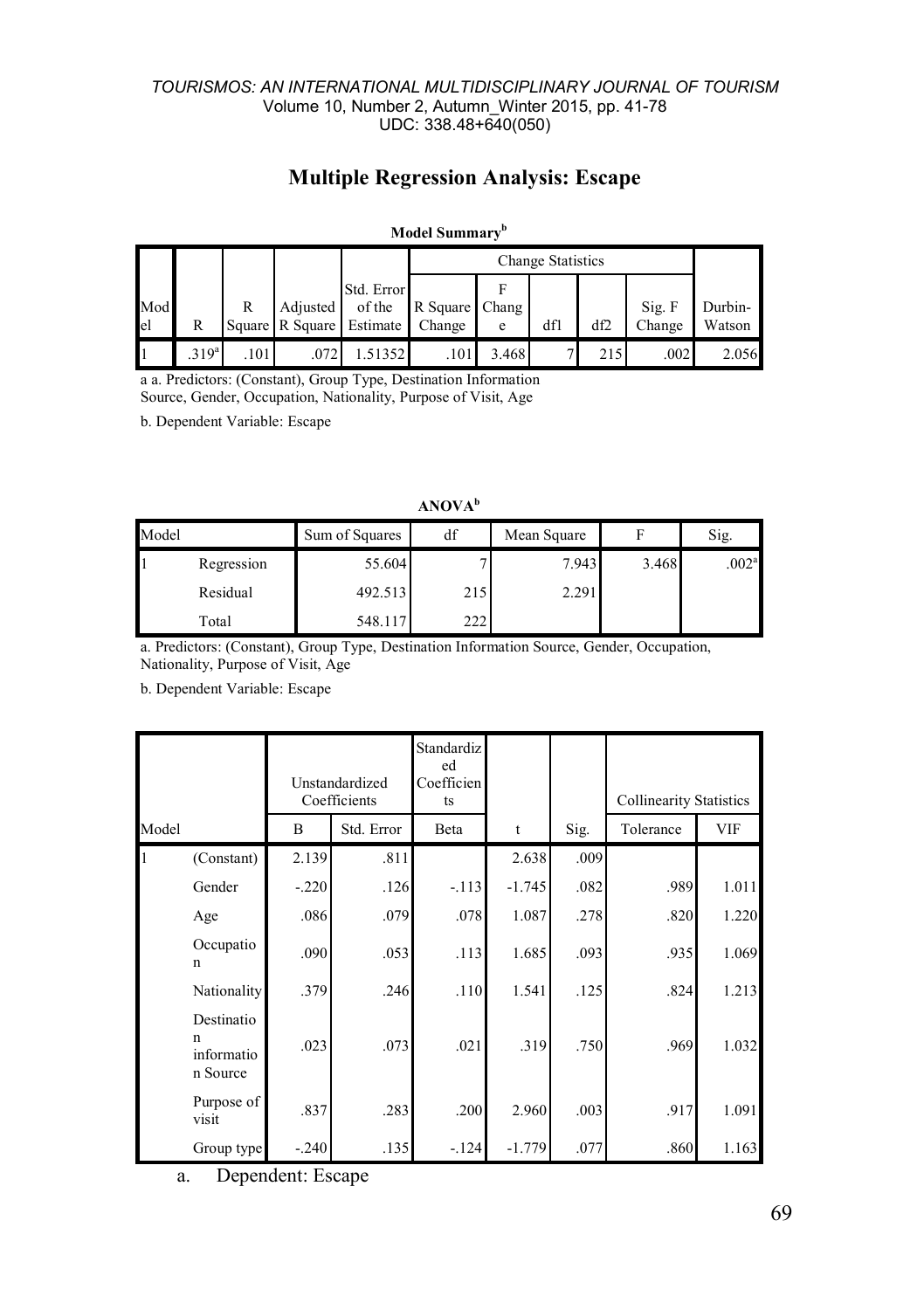|                                             | Minimum    | Maximum | Mean   | Std. Deviation | N   |
|---------------------------------------------|------------|---------|--------|----------------|-----|
| <b>Predicted Value</b>                      | 1.7527     | 5.6211  | 4.1480 | .50047         | 223 |
| Std. Predicted Value                        | $-4.786$   | 2.943   | .000   | 1.000          | 223 |
| <b>Standard Error of Predicted</b><br>Value | .150       | 1.210   | .270   | .097           | 223 |
| <b>Adjusted Predicted Value</b>             | 1.3138     | 5.8539  | 4.1465 | .52063         | 223 |
| Residual                                    | $-3.23692$ | 5.86080 | .00000 | 1.48947        | 223 |
| Std. Residual                               | $-2.139$   | 3.872   | .000   | .984           | 223 |
| Stud. Residual                              | $-2.196$   | 3.939   | .000   | 1.001          | 223 |
| Deleted Residual                            | $-3.41204$ | 6.06435 | .00143 | 1.54179        | 223 |
| Stud. Deleted Residual                      | $-2.216$   | 4.080   | .002   | 1.008          | 223 |
| Mahal. Distance                             | 1.174      | 140.983 | 6.969  | 9.935          | 223 |
| Cook's Distance                             | .000       | .067    | .004   | .009           | 223 |
| Centered Leverage Value                     | .005       | .635    | .031   | .045           | 223 |

**Residuals Statistics<sup>a</sup>**

a. Dependent: Escape

### Histogram



## Dependent Variable: melepaskandiri

Regression Standardized Residual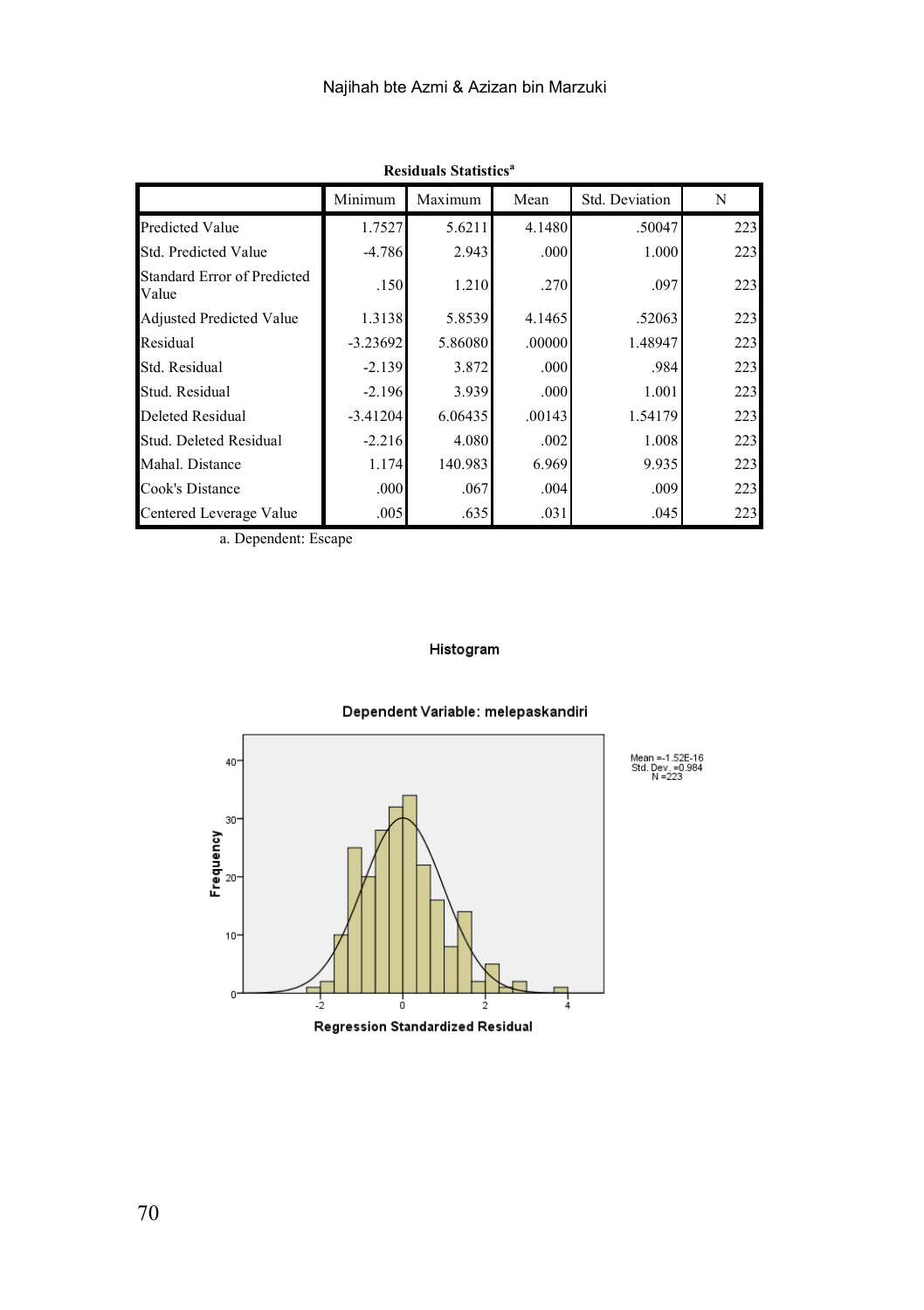## Normal P-P Plot of Regression Standardized Residual

## $1.0 0.8^{\circ}$ Expected Cum Prob  $0.6$  $0.4$  $0.2$  $0.0$  $0.2$ o.o  $0.4$  $0.6$  $0.8$  $1.0$ Observed Cum Prob

#### Dependent Variable: melepaskandiri

**Multiple Regression Analysis: Management and Safety Model Summaryb**

|     |                   |     |                          |                      |                | <b>Change Statistics</b> |     |     |        |         |  |
|-----|-------------------|-----|--------------------------|----------------------|----------------|--------------------------|-----|-----|--------|---------|--|
| Mod |                   | R   | <b>Adjusted</b>          | Std. Error<br>of the | R Square Chang |                          |     |     | Sig. F | Durbin- |  |
| el  | R                 |     | Square R Square Estimate |                      | Change         | e                        | dfl | df2 | Change | Watson  |  |
|     | .350 <sup>a</sup> | 122 | .094                     | 3.98499              | 122            | 4.282                    |     | 215 | .000   | .809    |  |

a. Predictors: (Constant), Group Type, Destination Information Source, Gender, Occupation, Nationality, Purpose of Visit, Age

b. Dependent Variable: Management and Safety

|       |            |                      | 1.1.1.7.7.1.1 |             |       |                   |
|-------|------------|----------------------|---------------|-------------|-------|-------------------|
| Model |            | df<br>Sum of Squares |               | Mean Square |       | Sig.              |
|       | Regression | 475.983              |               | 67.998      | 4.282 | .000 <sup>a</sup> |
|       | Residual   | 3414.223             | 215           | 15.880      |       |                   |
|       | Total      | 3890.206             | 222           |             |       |                   |

**ANOVA<sup>b</sup>**

a. Predictors: (Constant), Group Type, Destination Information Source, Gender, Occupation, Nationality, Purpose of Visit, Age

b. Dependent Variable: Management and Safety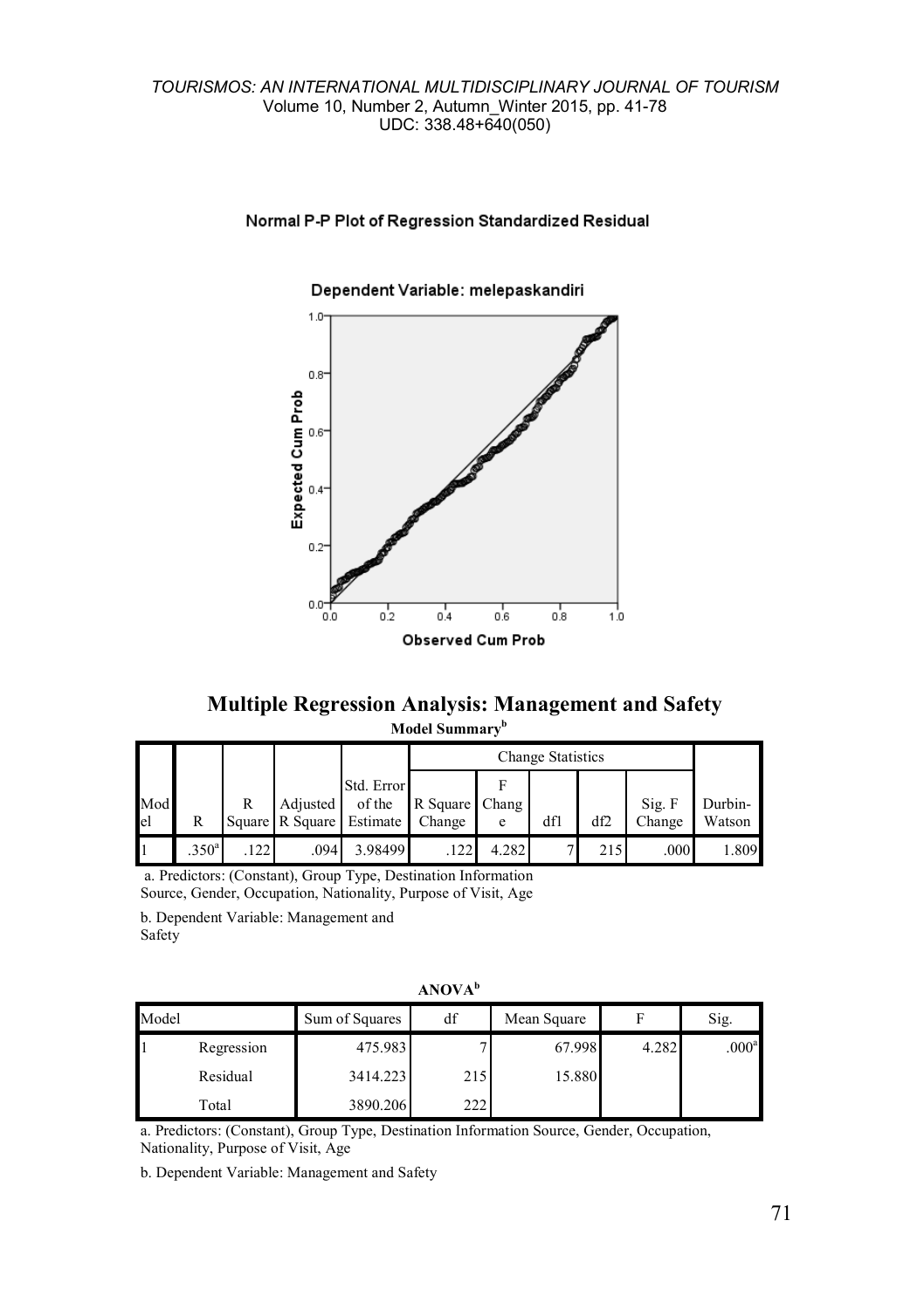| Model        |                                           | Unstandardized<br>Coefficients |               | Standardize<br>Coefficients |          |      | Collinearity<br><b>Statistics</b> |            |
|--------------|-------------------------------------------|--------------------------------|---------------|-----------------------------|----------|------|-----------------------------------|------------|
|              |                                           | B                              | Std.<br>Error | <b>Beta</b>                 | t        | Sig. | Toleranc<br>e                     | <b>VIF</b> |
| $\mathbf{1}$ | (Constant                                 | 9.994                          | 2.135         |                             | 4.681    | .000 |                                   |            |
|              | Gender                                    | $-.294$                        | .332          | $-0.057$                    | $-.885$  | .377 | .989                              | 1.011      |
|              | Age                                       | $-.075$                        | .209          | $-0.025$                    | $-.358$  | .721 | .820                              | 1.220      |
|              | Occupatio<br>$\mathbf n$                  | .437                           | .140          | .205                        | 3.110    | .002 | .935                              | 1.069      |
|              | Nationalit<br>y                           | 2.267                          | .647          | .247                        | 3.506    | .001 | .824                              | 1.213      |
|              | Destinatio<br>n<br>informati<br>on Source | $-.280$                        | .192          | $-.094$                     | $-1.453$ | .148 | .969                              | 1.032      |
|              | Purpose<br>of visit                       | .079                           | .745          | .007                        | .107     | .915 | .917                              | 1.091      |
|              | Group<br>type                             | $-0.014$                       | .355          | $-.003$                     | $-.040$  | .968 | .860                              | 1.163      |

a.Dependent: Management and Safety

| <b>Residuals Statistics<sup>a</sup></b> |
|-----------------------------------------|
|                                         |

|                                      | Minimum    | Maximum  | Mean    | Std. Deviation | N   |
|--------------------------------------|------------|----------|---------|----------------|-----|
| Predicted Value                      | 9.5289     | 16.8847  | 13.0897 | 1.46426        | 223 |
| Std. Predicted Value                 | $-2.432$   | 2.592    | .000.   | 1.000          | 223 |
| Standard Error of Predicted<br>Value | .394       | 3.187    | .711    | .254           | 223 |
| Adjusted Predicted Value             | 9.2471     | 16.9135  | 13.0884 | 1.47221        | 223 |
| Residual                             | $-8.04408$ | 10.33929 | .00000  | 3.92166        | 223 |
| Std. Residual                        | $-2.019$   | 2.595    | .000.   | .984           | 223 |
| Stud. Residual                       | $-2.080$   | 2.669    | .000.   | 1.002          | 223 |
| Deleted Residual                     | $-8.54034$ | 10.94039 | .00128  | 4.06991        | 223 |
| Stud. Deleted Residual               | $-2.096$   | 2.708    | .001    | 1.007          | 223 |
| Mahal. Distance                      | 1.174      | 140.983  | 6.969   | 9.935          | 223 |
| Cook's Distance                      | .000       | .052     | .005    | .008           | 223 |
| Centered Leverage Value              | .005       | .635     | .031    | .045           | 223 |

a. Dependent Variable: Management and Safety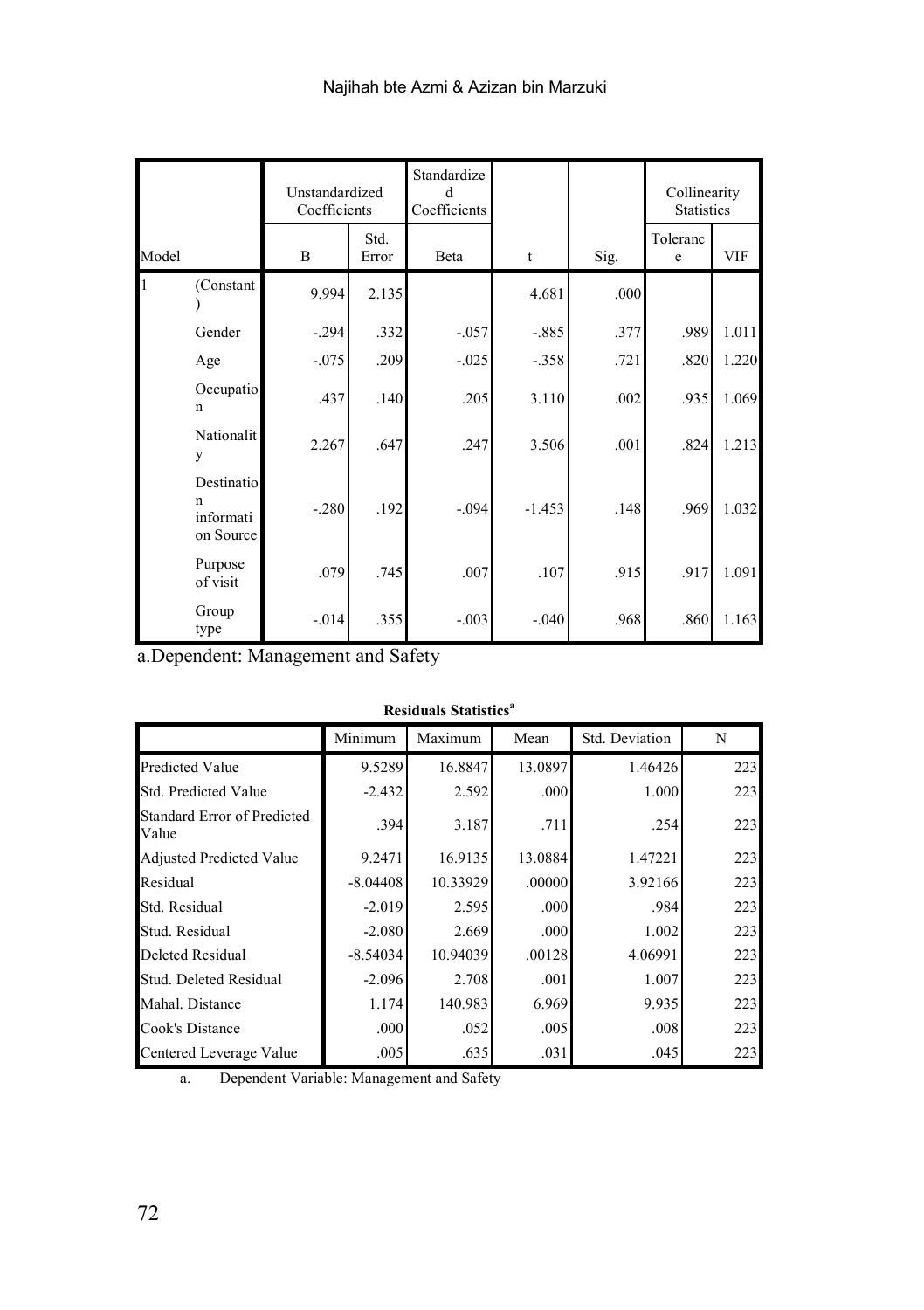### Histogram



Dependent Variable: pengurusankeselamatan

Normal P-P Plot of Regression Standardized Residual



Dependent Variable: pengurusankeselamatan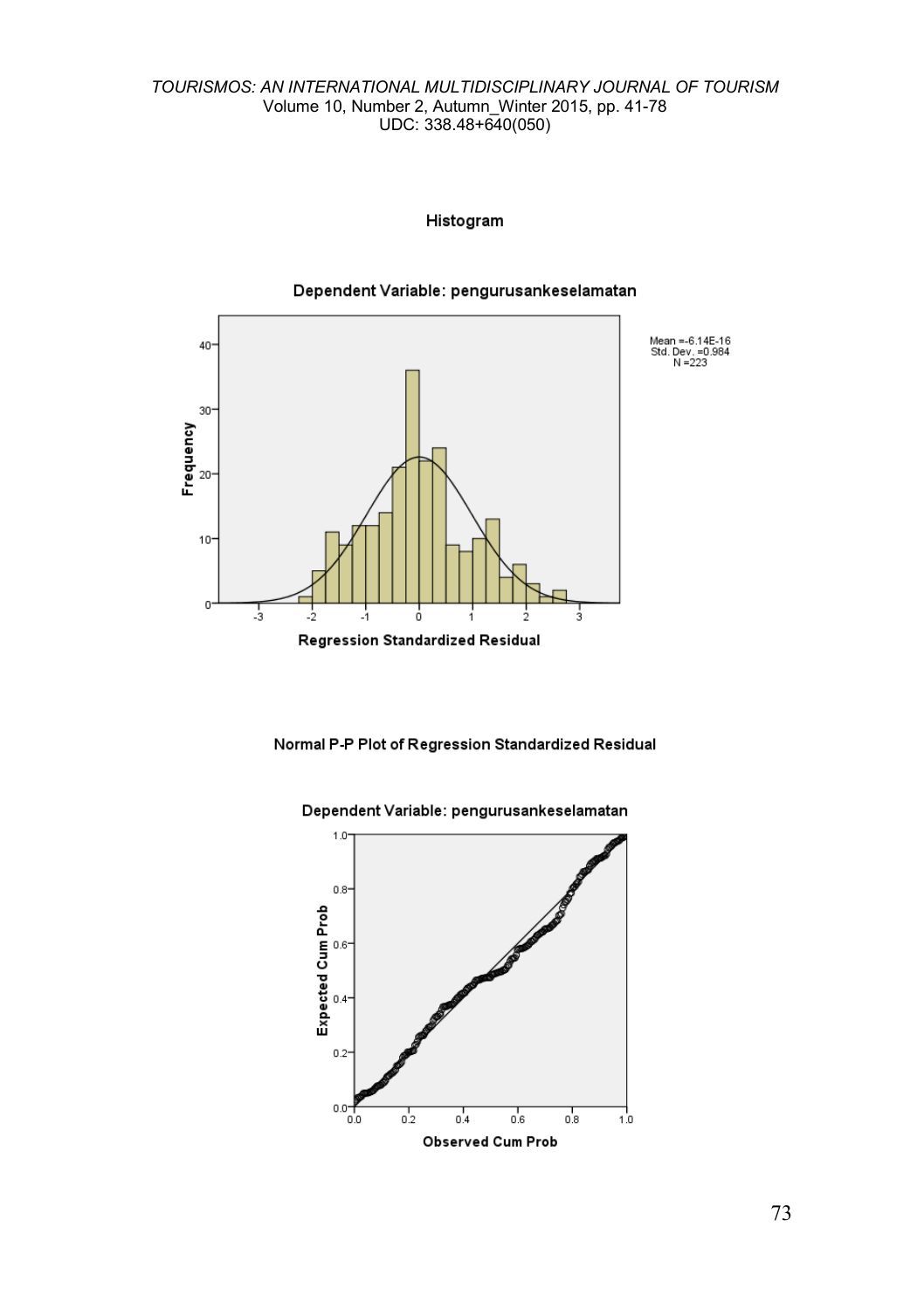# **Multiple Regression Analysis: Natural Beauty**

### **Model Summaryb**

|           |               |      |                                               |                      |                | <b>Change Statistics</b> |     |     |                  |                   |  |
|-----------|---------------|------|-----------------------------------------------|----------------------|----------------|--------------------------|-----|-----|------------------|-------------------|--|
| Mod<br>el |               | R    | Adjusted  <br>Square R Square Estimate Change | Std. Error<br>of the | R Square Chang | e                        | dfl | df2 | Sig. F<br>Change | Durbin-<br>Watson |  |
|           | $274^{\circ}$ | .075 | .045                                          | .80743               | .075           | 2.494                    |     | 215 | .018             | 1.860             |  |

a. Predictors: (Constant), Group Type, Destination Information

Source, Gender, Occupation, Nationality, Purpose of Visit, Age

b. Dependent Variable: Natural Beauty

### **ANOVA<sup>b</sup>**

| Model |            | Sum of Squares<br>df |     | Mean Square |       | Sig.              |  |
|-------|------------|----------------------|-----|-------------|-------|-------------------|--|
|       | Regression | 57.027               |     | 8.147       | 2.494 | .018 <sup>a</sup> |  |
|       | Residual   | 702.363              | 215 | 3.267       |       |                   |  |
|       | Total      | 759.390              | 222 |             |       |                   |  |

a. Predictors: (Constant), Group Type, Destination Information Source, Gender, Occupation, Nationality, Purpose of Visit, Age

b. Dependent Variable: Natural Beauty

|       |                                              | Unstandardized<br>Coefficients |               | Standardized<br>Coefficients |          |      | <b>Collinearity Statistics</b> |            |
|-------|----------------------------------------------|--------------------------------|---------------|------------------------------|----------|------|--------------------------------|------------|
| Model |                                              | B                              | Std.<br>Error | <b>B</b> eta                 | t        | Sig. | Tolerance                      | <b>VIF</b> |
| Iı    | (Constant)                                   | 1.711                          | .968          |                              | 1.767    | .079 |                                |            |
|       | Gender                                       | .102                           | .151          | .045                         | .677     | .499 | .989                           | 1.011      |
|       | Age                                          | $-.052$                        | .095          | $-.040$                      | $-.553$  | .581 | .820                           | 1.220      |
|       | Occupation                                   | .097                           | .064          | .104                         | 1.528    | .128 | .935                           | 1.069      |
|       | Nationality                                  | .686                           | .293          | .169                         | 2.340    | .020 | .824                           | 1.213      |
|       | <b>Destination</b><br>informatio<br>n Source | $-.065$                        | .087          | $-.049$                      | $-0.739$ | .461 | .969                           | 1.032      |
|       | Purpose of<br>visit                          | .533                           | .338          | .108                         | 1.579    | .116 | .917                           | 1.091      |
|       | Group type                                   | .325                           | .161          | .143                         | 2.015    | .045 | .860                           | 1.163      |

a. Dependent: Natural Beauty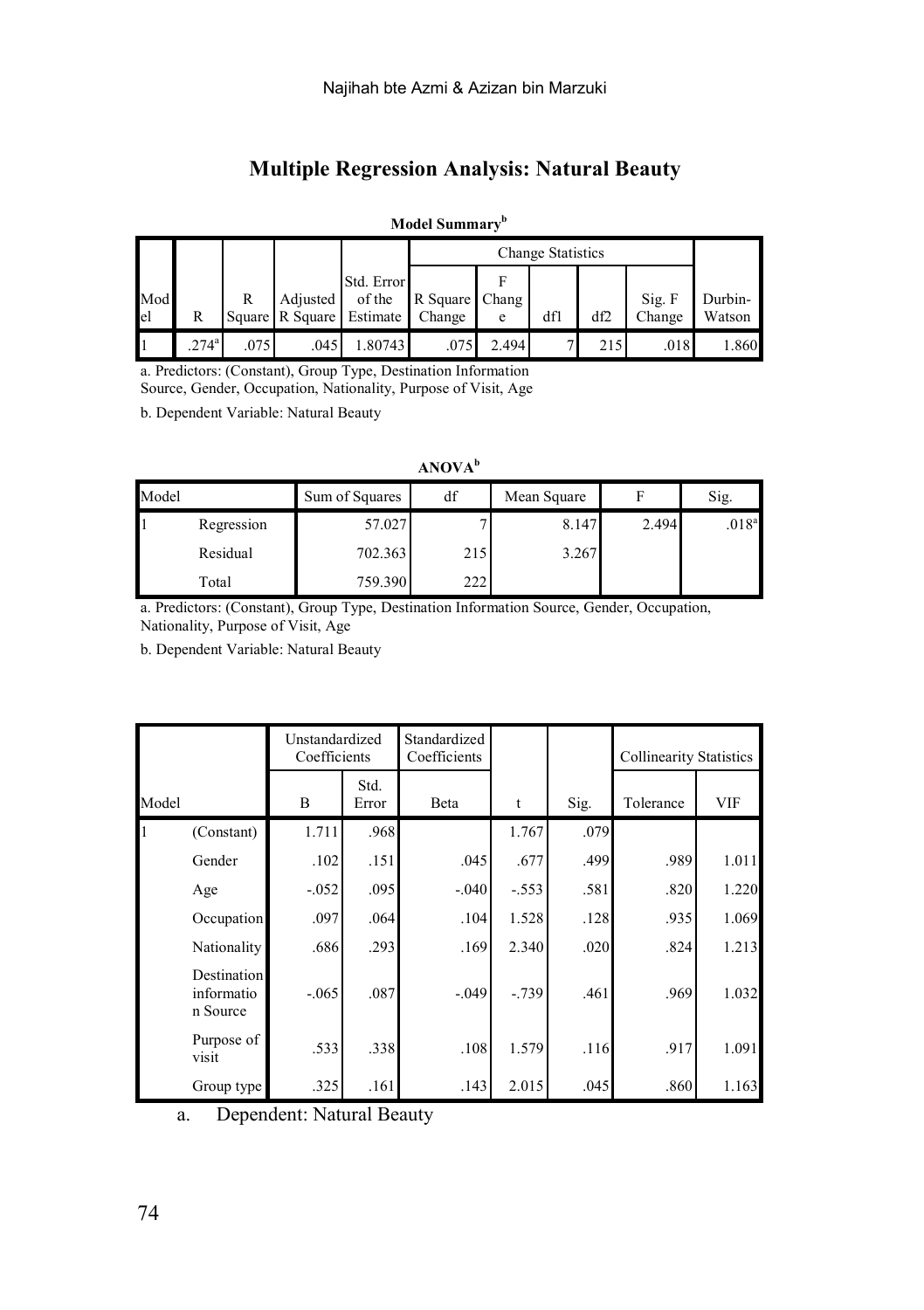|                                      | Minimum    | Maximum | Mean      | Std. Deviation | N   |
|--------------------------------------|------------|---------|-----------|----------------|-----|
| <b>Predicted Value</b>               | 3.1044     | 6.5006  | 4.7354    | .50683         | 223 |
| Std. Predicted Value                 | $-3.218$   | 3.483   | .000.     | 1.000          | 223 |
| Standard Error of Predicted<br>Value | .179       | 1.445   | .322      | .115           | 223 |
| <b>Adjusted Predicted Value</b>      | 2.8486     | 6.5945  | 4.7377    | .52415         | 223 |
| Residual                             | $-2.71872$ | 6.93774 | .00000    | 1.77871        | 223 |
| Std. Residual                        | $-1.504$   | 3.838   | .000      | .984           | 223 |
| Stud. Residual                       | $-1.562$   | 3.905   | .000.     | 1.002          | 223 |
| <b>Deleted Residual</b>              | $-2.93348$ | 7.18897 | $-.00228$ | 1.84330        | 223 |
| Stud. Deleted Residual               | $-1.568$   | 4.041   | .002      | 1.009          | 223 |
| Mahal. Distance                      | 1.174      | 140.983 | 6.969     | 9.935          | 223 |
| Cook's Distance                      | .000       | .076    | .005      | .009           | 223 |
| Centered Leverage Value              | .005       | .635    | .031      | .045           | 223 |

## **Residuals Statistics<sup>a</sup>**

a. Dependent: Natural Beauty

### Histogram



#### Dependent Variable: keindahanalamsemulaiadi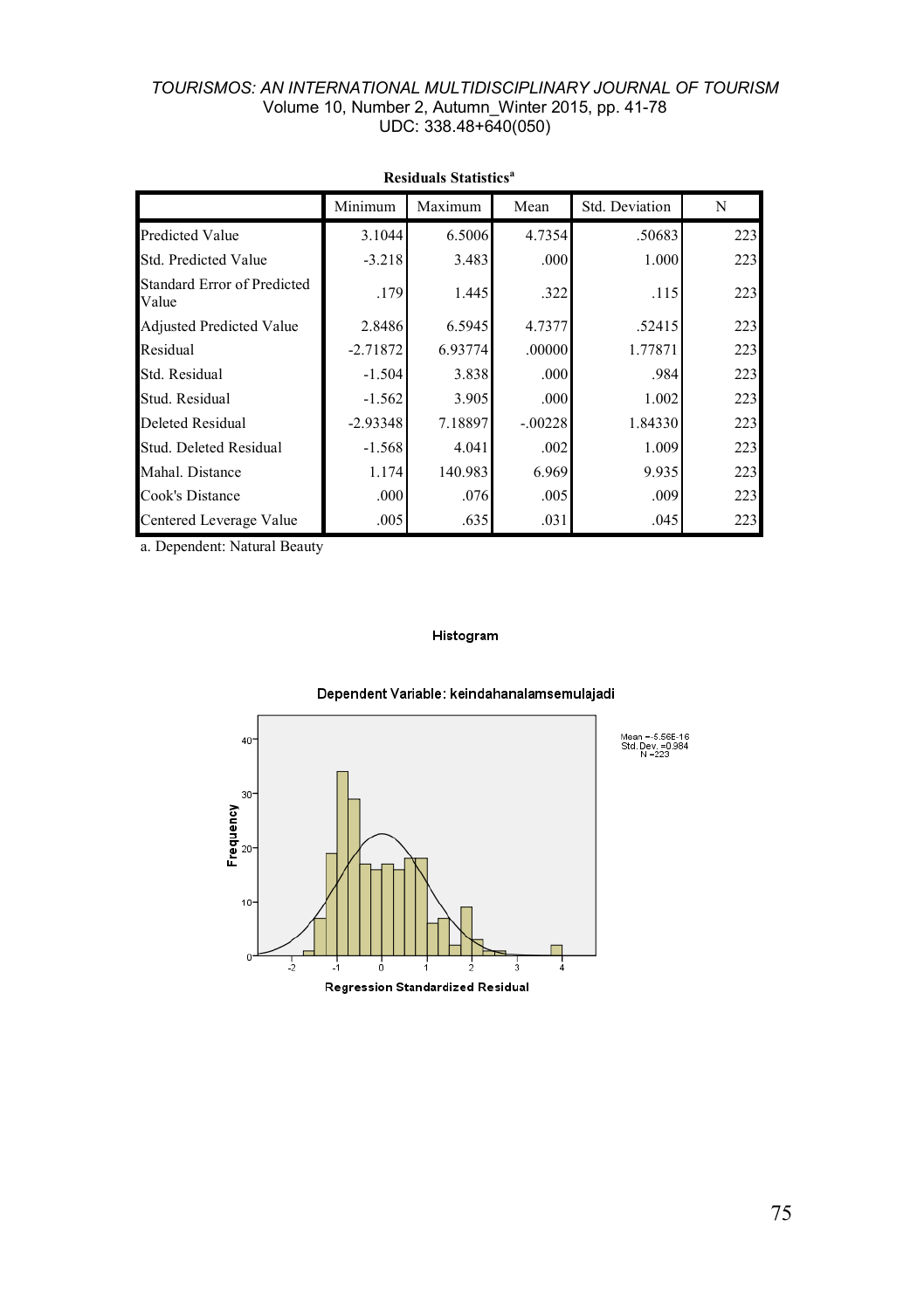### Normal P-P Plot of Regression Standardized Residual

#### Dependent Variable: keindahanalamsemulajadi



## **Multiple Regression Analysis: Infrastructure and the city of George Town**

|     |                   |     |                          |            |                | <b>Change Statistics</b> |     |     |        |         |  |
|-----|-------------------|-----|--------------------------|------------|----------------|--------------------------|-----|-----|--------|---------|--|
|     |                   |     |                          | Std. Error |                |                          |     |     |        |         |  |
| Mod |                   | R   | Adjusted                 | of the     | R Square Chang |                          |     |     | Sig. F | Durbin- |  |
| el  |                   |     | Square R Square Estimate |            | Change         | e                        | dfl | df2 | Change | Watson  |  |
|     | .325 <sup>a</sup> | 105 | .076                     | 2.09966    | .105           | 3.620                    |     | 215 | .001   | 2.041   |  |

**Model Summaryb**

a. Predictors: (Constant), Group Type, Destination Information

Source, Gender, Occupation, Nationality, Purpose of Visit, Age

b. Dependent Variable:

infrastructure and Georgetown

|       |            |                                     | ARU LA |        |       |                   |
|-------|------------|-------------------------------------|--------|--------|-------|-------------------|
| Model |            | df<br>Sum of Squares<br>Mean Square |        |        | Sig.  |                   |
|       | Regression | 111.706                             |        | 15.958 | 3.620 | .001 <sup>a</sup> |
|       | Residual   | 947.846                             | 215    | 4.409  |       |                   |
|       | Total      | 1059.552                            | 222    |        |       |                   |

### **ANOVA<sup>b</sup>**

a. Predictors: (Constant), Group Type, Destination Information Source, Gender, Occupation, Nationality, Purpose of Visit, Age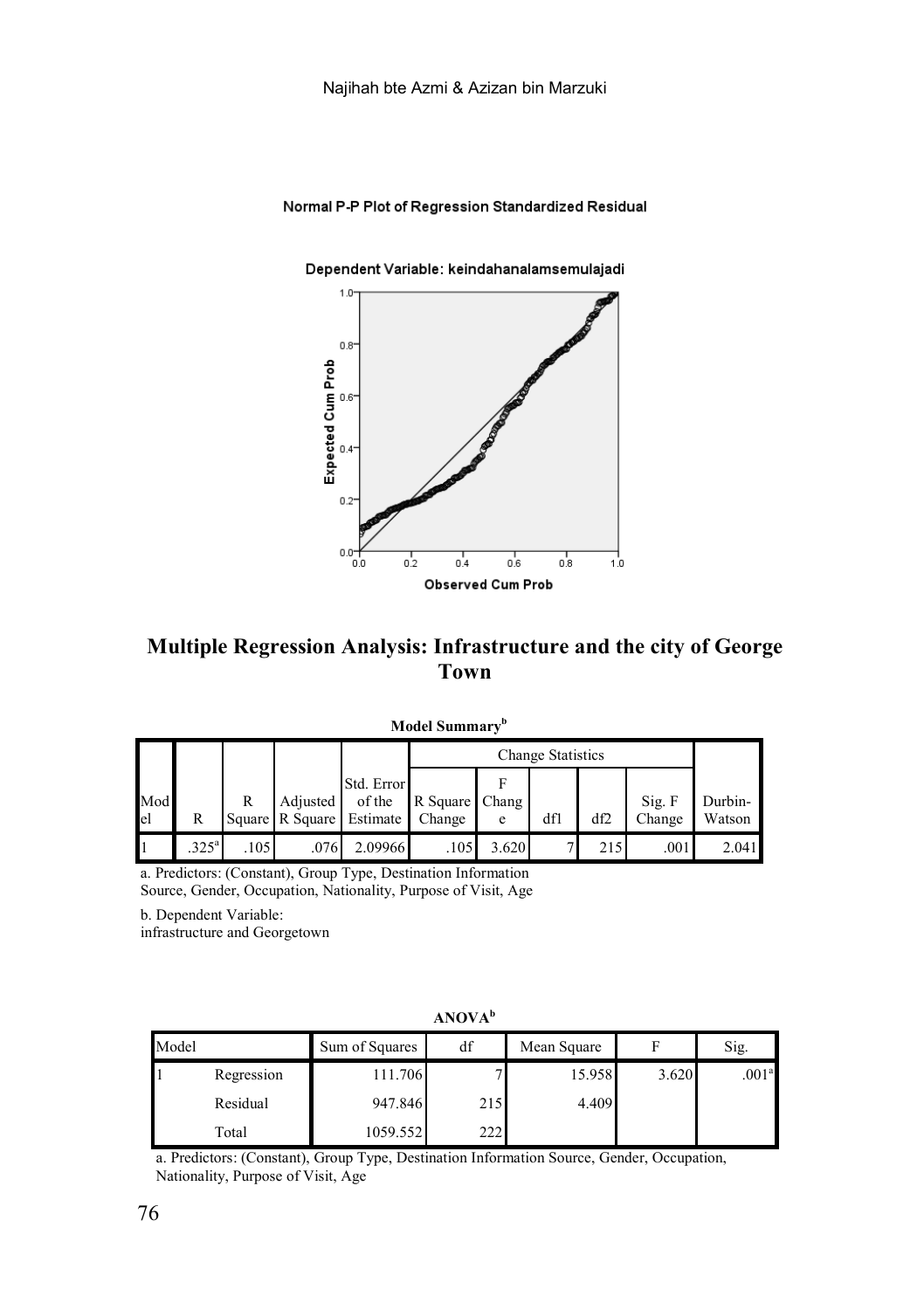| Model |            | df<br>Sum of Squares |     | Mean Square |       | Sig.              |
|-------|------------|----------------------|-----|-------------|-------|-------------------|
|       | Regression | 111.706              |     | 15.958      | 3.620 | .001 <sup>a</sup> |
|       | Residual   | 947.846              | 215 | 4.409       |       |                   |
|       | Total      | 1059.552             | 222 |             |       |                   |

**ANOVA<sup>b</sup>**

a. Predictors: (Constant), Group Type, Destination Information Source, Gender, Occupation, Nationality, Purpose of Visit, Age

b. Dependent Variable: infrastructure and Georgetown

|       |                                      | Unstandardized<br>Coefficients |               | Standardiz<br>ed<br>Coefficient<br>s |          |      | <b>Collinearity Statistics</b> |       |
|-------|--------------------------------------|--------------------------------|---------------|--------------------------------------|----------|------|--------------------------------|-------|
| Model |                                      | B                              | Std.<br>Error | Beta                                 | t        | Sig. | Tolerance                      | VIF   |
| 1     | (Constant)                           | 5.020                          | 1.125         |                                      | 4.463    | .000 |                                |       |
|       | Gender                               | $-179$                         | .175          | $-.066$                              | $-1.024$ | .307 | .989                           | 1.011 |
|       | Age                                  | $-.241$                        | .110          | $-156$                               | $-2.188$ | .030 | .820                           | 1.220 |
|       | Occupation                           | .136                           | .074          | .123                                 | 1.843    | .067 | .935                           | 1.069 |
|       | Nationality                          | 1.254                          | .341          | .261                                 | 3.680    | .000 | .824                           | 1.213 |
|       | Destination<br>information<br>Source | $-167$                         | .101          | $-108$                               | $-1.652$ | .100 | .969                           | 1.032 |
|       | Purpose of<br>visit                  | .411                           | .392          | .070                                 | 1.046    | .297 | .917                           | 1.091 |
|       | Group type                           | $-.205$                        | .187          | $-.076$                              | $-1.095$ | .275 | .860                           | 1.163 |

a. Dependent: Infrastructure and Georgetown

|                                      | Minimum    | Maximum | Mean   | Std. Deviation | N   |
|--------------------------------------|------------|---------|--------|----------------|-----|
| Predicted Value                      | 3.6777     | 8.0731  | 5.9552 | .70935         | 223 |
| Std. Predicted Value                 | $-3.211$   | 2.986   | .000   | 1.000          | 223 |
| Standard Error of Predicted<br>Value | .208       | 1.679   | .375   | .134           | 223 |
| <b>Adjusted Predicted Value</b>      | 3.3026     | 8.0112  | 5.9540 | .71619         | 223 |
| Residual                             | $-4.20776$ | 8.45379 | .00000 | 2.06629        | 223 |
| Std. Residual                        | $-2.004$   | 4.026   | .000   | .984           | 223 |
| Stud. Residual                       | $-2.041$   | 4.115   | .000   | 1.002          | 223 |
| Deleted Residual                     | $-4.36628$ | 8.83264 | .00117 | 2.14042        | 223 |
| Stud. Deleted Residual               | $-2.057$   | 4.278   | .002   | 1.008          | 223 |
| Mahal. Distance                      | 1.174      | 140.983 | 6.969  | 9.935          | 223 |